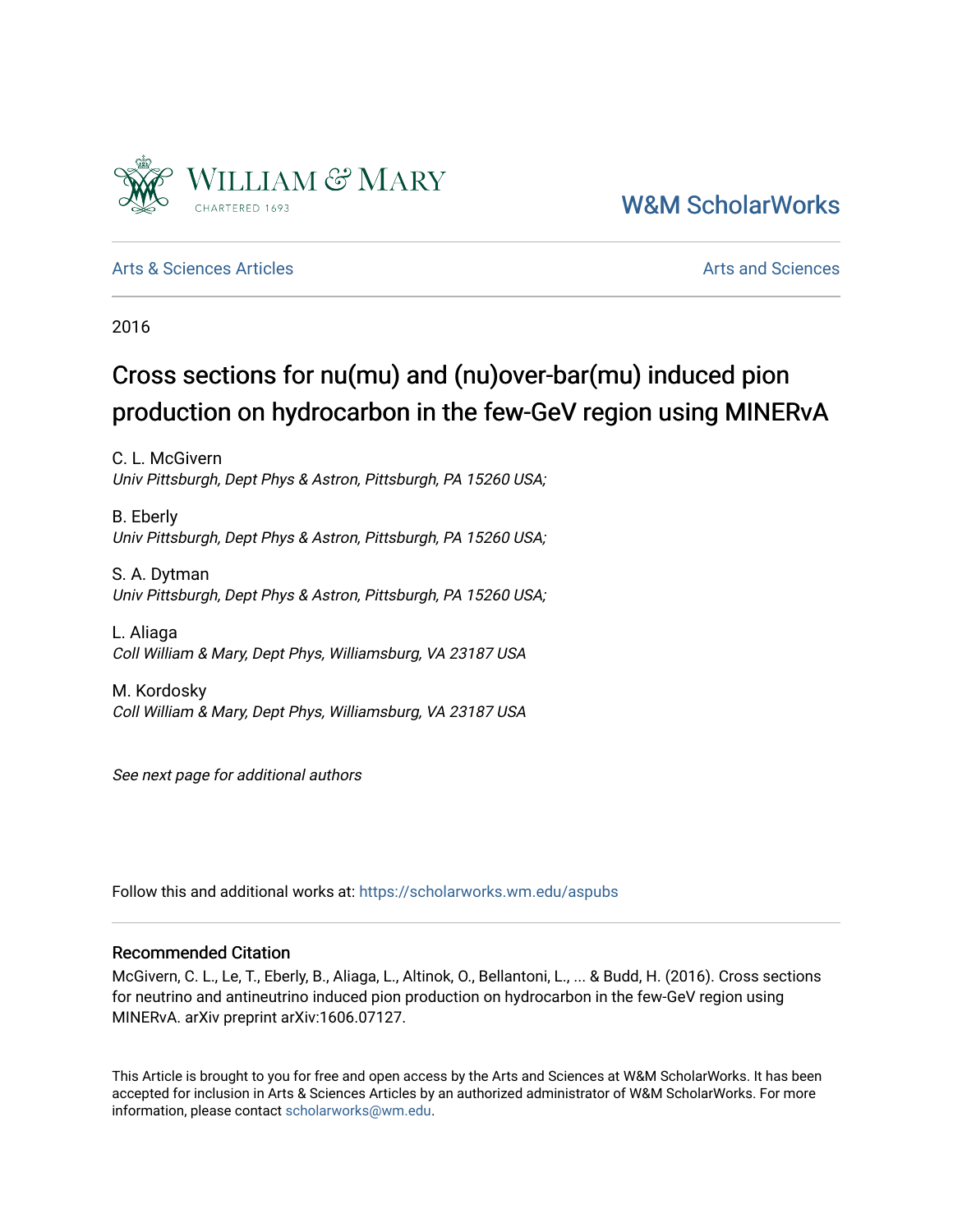# Authors

C. L. McGivern, B. Eberly, S. A. Dytman, L. Aliaga, M. Kordosky, A. Norrick, and D. Zhang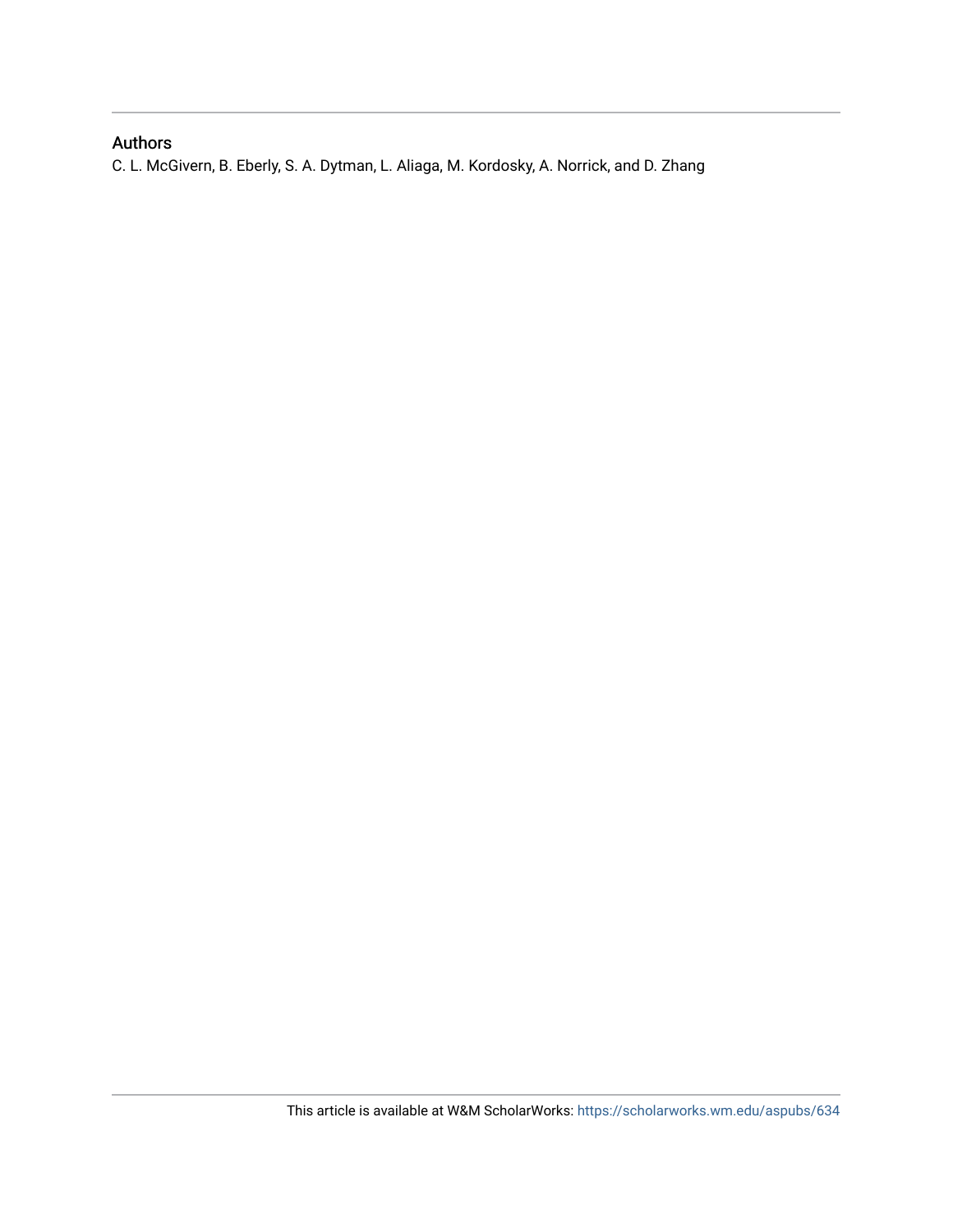

# CHORUS

This is the accepted manuscript made available via CHORUS. The article has been published as:

# Cross sections for  $v_{\perp}\{\mu\}$  and  $v[over^{-}]_{\perp}\{\mu\}$  induced pion production on hydrocarbon in the few-GeV region using MINERvA

C. L. McGivern et al. (MINERvA Collaboration) Phys. Rev. D **94**, 052005 — Published 6 September 2016 DOI: [10.1103/PhysRevD.94.052005](http://dx.doi.org/10.1103/PhysRevD.94.052005)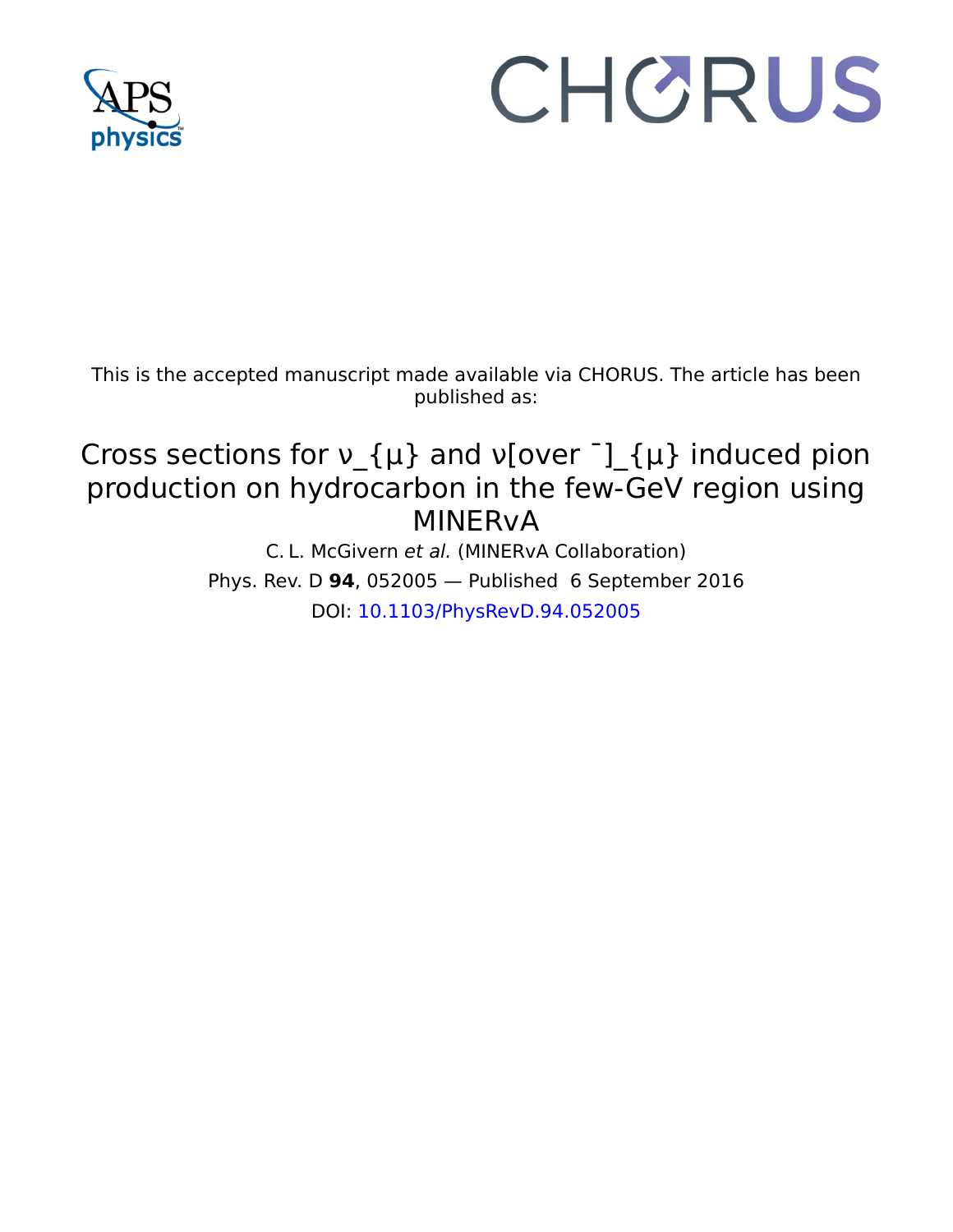## Cross sections for  $\nu_{\mu}$  and  $\bar{\nu}_{\mu}$  induced pion production on hydrocarbon in the few-GeV region using MINERvA

C.L. McGivern,<sup>1, \*</sup> T. Le,<sup>2, 3</sup> B. Eberly,<sup>1, †</sup> L. Aliaga,<sup>4, 5</sup> O. Altinok,<sup>2</sup> L. Bellantoni,<sup>6</sup> A. Bercellie,<sup>7</sup>

M. Betancourt,<sup>6</sup> A. Bodek,<sup>7</sup> A. Bravar,<sup>8</sup> H. Budd,<sup>7</sup> T. Cai,<sup>7</sup> M.F. Carneiro,<sup>9</sup> M.E. Christy,<sup>10</sup> H. da Motta,<sup>9</sup>

S.A. Dytman,<sup>1</sup> G.A. Díaz,<sup>7,5</sup> E. Endress,<sup>5</sup> J. Felix,<sup>11</sup> L. Fields,<sup>6,12</sup> R. Fine,<sup>7</sup> R. Galindo,<sup>13</sup> H. Gallagher,<sup>2</sup>

T. Golan,<sup>7,6</sup> R. Gran,<sup>14</sup> D.A. Harris,<sup>6</sup> A. Higuera,<sup>7,11,‡</sup> K. Hurtado,<sup>9,15</sup> M. Kiveni,<sup>6</sup> J. Kleykamp,<sup>7</sup>

M. Kordosky,<sup>4</sup> E. Maher,<sup>16</sup> S. Manly,<sup>7</sup> W.A. Mann,<sup>2</sup> C.M. Marshall,<sup>7</sup> D.A. Martinez Caicedo,<sup>9,§</sup>

K.S. McFarland,<sup>7,6</sup> A.M. McGowan,<sup>7</sup> B. Messerly,<sup>1</sup> J. Miller,<sup>13</sup> A. Mislivec,<sup>7</sup> J.G. Morfín,<sup>6</sup> J. Mousseau,<sup>17,</sup>

D. Naples,<sup>1</sup> J.K. Nelson,<sup>4</sup> A. Norrick,<sup>4</sup> Nuruzzaman,<sup>3, 13</sup> V. Paolone,<sup>1</sup> J. Park,<sup>7</sup> C.E. Patrick,<sup>12</sup>

G.N. Perdue, <sup>6, 7</sup> L. Rakotondravohitra, <sup>6,\*\*</sup> M.A. Ramirez, <sup>11</sup> R.D. Ransome, <sup>3</sup> H. Ray, <sup>17</sup> L. Ren, <sup>1</sup> D. Rimal, <sup>17</sup>

P.A. Rodrigues,<sup>7</sup> D. Ruterbories,<sup>7</sup> H. Schellman,<sup>18, 12</sup> D.W. Schmitz,<sup>19, 6</sup> C. Simon,<sup>20</sup> C.J. Solano Salinas,<sup>15</sup>

S. Sánchez Falero,<sup>5</sup> B.G. Tice,<sup>3</sup> E. Valencia,<sup>11</sup> T. Walton,<sup>10,††</sup> J. Wolcott,<sup>7,‡‡</sup> M.Wospakrik,<sup>17</sup> and D. Zhang<sup>4</sup>

<sup>1</sup>Department of Physics and Astronomy, University of Pittsburgh, Pittsburgh, Pennsylvania 15260, USA

<sup>2</sup>Physics Department, Tufts University, Medford, Massachusetts 02155, USA

<sup>3</sup>Rutgers, The State University of New Jersey, Piscataway, New Jersey 08854, USA

<sup>4</sup>Department of Physics, College of William & Mary, Williamsburg, Virginia 23187, USA

 $5$ Sección Física, Departamento de Ciencias, Pontificia Universidad Católica del Perú, Apartado 1761, Lima, Perú

 $6$ Fermi National Accelerator Laboratory, Batavia, Illinois 60510, USA

<sup>7</sup>University of Rochester, Rochester, New York 14627 USA

<sup>8</sup>University of Geneva, 1211 Geneva 4, Switzerland

 $^{9}$ Centro Brasileiro de Pesquisas Físicas, Rua Dr. Xavier Sigaud 150, Urca, Rio de Janeiro, Rio de Janeiro, 22290-180, Brazil

 $10$ Hampton University, Dept. of Physics, Hampton, VA 23668, USA

 $11$ Campus León y Campus Guanajuato, Universidad de Guanajuato, Lascurain

de Retana No. 5, Colonia Centro, Guanajuato 36000, Guanajuato México.

 $12$ Northwestern University, Evanston, Illinois 60208

 $^{13}$ Departamento de Física, Universidad Técnica Federico Santa María, Avenida España 1680 Casilla 110-V, Valparaíso, Chile

 $^{14}$ Department of Physics, University of Minnesota – Duluth, Duluth, Minnesota 55812, USA

 $15$ Universidad Nacional de Ingeniería, Apartado 31139, Lima, Perú

<sup>16</sup>Massachusetts College of Liberal Arts, 375 Church Street, North Adams, MA 01247

 $17$ University of Florida, Department of Physics, Gainesville, FL 32611

<sup>18</sup>Department of Physics, Oregon State University, Corvallis, Oregon 97331, USA

<sup>19</sup>Enrico Fermi Institute, University of Chicago, Chicago, IL 60637 USA

<sup>20</sup> Department of Physics and Astronomy, University of California, Irvine, Irvine, California 92697-4575, USA

Separate samples of charged-current pion production events representing two semi-inclusive channels  $\nu_\mu$ -CC( $\pi^+$ ) and  $\bar{\nu}_\mu$ -CC( $\pi^0$ ) have been obtained using neutrino and antineutrino exposures of the MINERvA detector. Distributions in kinematic variables based upon  $\mu^{\pm}$ -track reconstructions are analyzed and compared for the two samples. The differential cross sections for muon production angle, muon momentum, and four-momentum transfer  $Q^2$ , are reported, and cross sections versus neutrino energy are obtained. Comparisons with predictions of current neutrino event generators are used to clarify the role of the  $\Delta(1232)$  and higher-mass baryon resonances in CC pion production and to show the importance of pion final-state interactions. For the  $\nu_\mu$ -CC( $\pi$ <sup>+</sup>) ( $\bar{\nu}_\mu$ -CC( $\pi$ <sup>0</sup>)) sample, the absolute data rate is observed to lie below (above) the predictions of some of the event generators by amounts that are typically 1-to-2 $\sigma$ . However the generators are able to reproduce the shapes of the differential cross sections for all kinematic variables of either data set.

PACS numbers: 13.15.+g, 14.20.Gk, 14.60.Lm

#### I. INTRODUCTION

<sup>∗</sup> now at Fermi National Accelerator Laboratory, Batavia, IL 60510, USA

<sup>†</sup> now at SLAC National Accelerator Laboratory, Stanford, CA 94309, USA

<sup>‡</sup> now at University of Houston, Houston, TX 77204, USA

<sup>§</sup> now at Illinois Institute of Technology, Chicago, IL 60616, USA

<sup>¶</sup> now at University of Michigan, Ann Arbor, MI 48109, USA also at Department of Physics, University of Antananarivo,

Madagascar

Interactions of few-GeV neutrinos and antineutrinos with nuclei are of keen interest to present and future neutrino oscillation experiments, such as T2K, NOvA,

<sup>††</sup> now at Fermi National Accelerator Laboratory, Batavia, IL 60510, USA

<sup>‡‡</sup> now at Tufts University, Medford, MA 02155, USA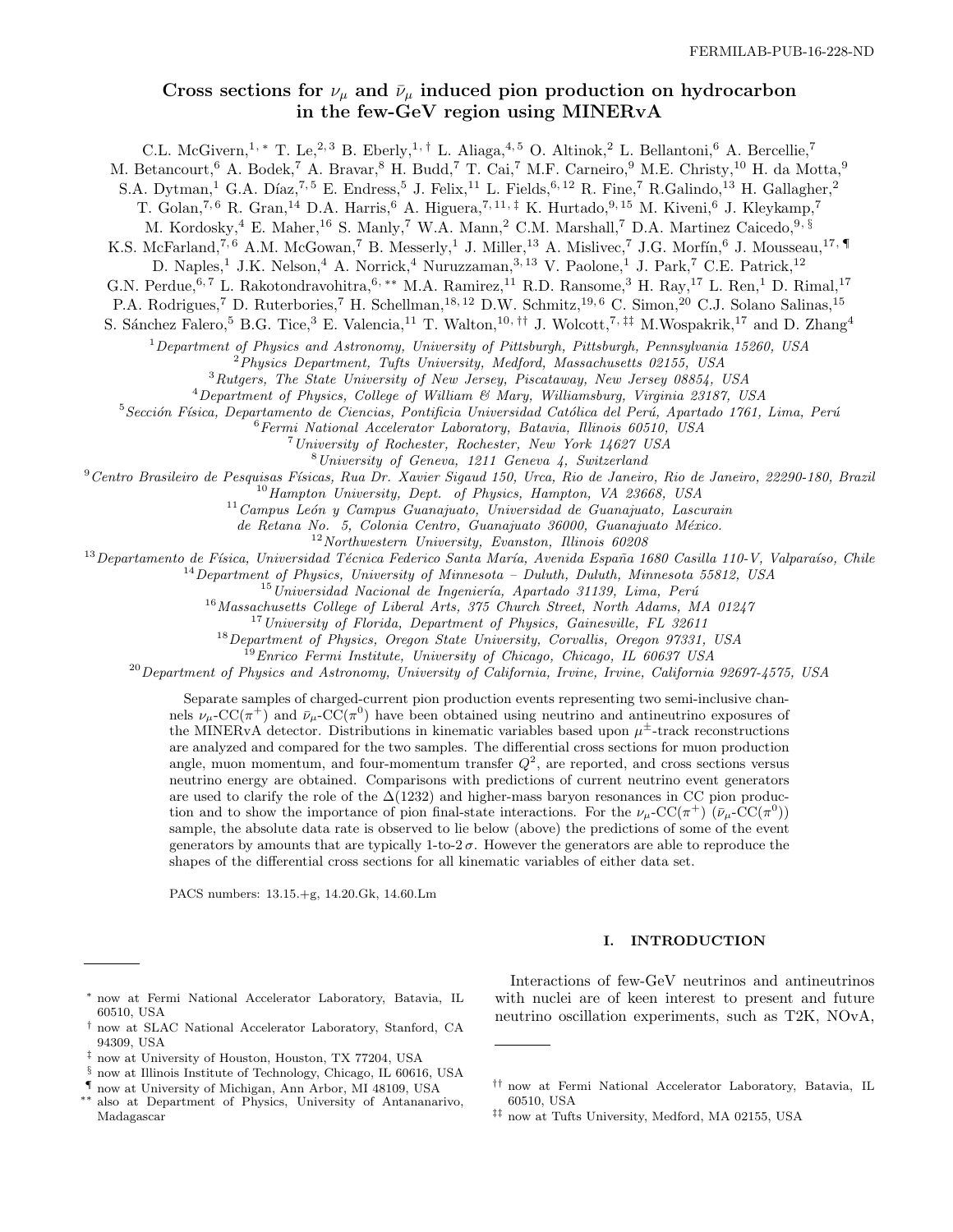DUNE, and HyperKamiokande [1–4]. In this energy region, charged-current single-pion production  $(CC(\pi))$ competes with quasielastic scattering in terms of the total charged-current (CC) event rate observed in the near and far detectors of the neutrino oscillation experiments. In  $\nu_{\mu}/\bar{\nu}_{\mu}$  CC scattering on nuclei, the nuclear medium enables directly-produced  $CC(\pi)$  states to morph into other final-state pion channels and into quasielastic-like scattering topologies as well. These cross-channel migrations involve energy transfer from the produced state to the struck nucleus, rendering the total final-state energy difficult to detect. In this way distortions are introduced into the reconstruction of neutrino energy  $E_{\nu}$ , four-momentum transfer squared  $Q^2$ , and hadronic invariant mass W. Obtaining precise knowledge of the observed  $\mathrm{CC}(\pi)$  rates and relating them to the various ways that directly-produced states can feed into the final states actually observed, is crucial for continued progress in neutrino oscillation measurements.

Two previous publications [5, 6] reported the MIN-ERvA experiment's first measurements of CC pion production on hydrocarbon (CH) in the channels

$$
\nu_{\mu} + \text{CH} \to \mu^{-} + n\pi^{\pm} + X,\tag{1}
$$

$$
\bar{\nu}_{\mu} + \text{CH} \to \mu^{+} + \pi^{0} + X'. \tag{2}
$$

For both of these CC reactions it is possible to reconstruct the incident neutrino energy,  $E_{\nu}$ , the squared fourmomentum transfer to the struck nucleus,  $Q^2$ , and the invariant hadronic mass, W. Through event selection, the charged pion sample of process (1) is dominated by  $\pi^+$  production. The data in Ref. [5] was presented in two different ways - a single-pion sample with  $W < 1.4 \,\text{GeV}$ and an n-pion sample with  $W < 1.8 \,\text{GeV}$  where n signifies one or more charged pions. The sample selection for the latter sample (same as the data presented here) is for a semi-inclusive process;  $X$  may include, in addition to the recoil nucleon, neutral pions, and other particles (nucleons and photons) released by nuclear de-excitation and final-state interactions (FSI). The neutral pion sample of reaction (2) is more nearly exclusive [6]. The sample is restricted to events having one and only one  $\pi^0$ , with no visible charged tracks other than the  $\mu^+$  emerging from the primary vertex. The recoil system  $X'$  is limited to the recoil nucleon plus de-excitation neutrons and photons. There is no limitation on the value of W.

For the analysis reported here, the selected event samples for reactions (1) and (2) are restricted by requiring all events to have hadronic mass  $W$  less than  $1.8 \text{ GeV}$  and neutrino energy in the range  $1.5 \,\text{GeV} < E_{\nu} < 10 \,\text{GeV}$ . Here, W is calculated from the true muon kinematics and true  $E_{\nu}$ . Consequently the charged pion sample is nearly identical to the n-pion sample in Ref. [5] and the neutral pion sample is slightly smaller than in Ref. [6]. The restriction on final-state hadronic mass serves to enhance the contribution of  $\Delta(1232)$  and  $N^*$  resonance production relative to that from CC DIS processes. Moreover the hadronic mass selection, together with the requirement that a Michel electron be observed on a non-muon track from the primary vertex, isolates a subsample of process (1) that is more nearly a  $\pi^+$  production sample, as will be elaborated below.

The two separate CC pion production event samples were obtained with the NuMI beam in the low-energy mode, with the horn-current focusing set to produce a beam of predominantly  $\nu_{\mu}$  or  $\bar{\nu}_{\mu}$ . Consequently, the spectral shapes and effective  $E_{\nu}$  range of the initiating  $\nu_{\mu}/\bar{\nu}_{\mu}$ fluxes are similar for the two data sets. The initial studies measured the rates and kinematic distributions for the produced pions. Comparisons were made with generator predictions, and trends involving final-state interactions of the pions within the target carbon nuclei were identified. These measurements have also been compared to a phenomenological treatment of neutrino-induced pion production carried out within the GiBUU transport theoretical framework [7].

In the present work, the two  $CC(\pi)$  event samples are investigated further and in tandem, enabling the scope of Refs. [5] and [6] to be significantly extended. The present analysis encompasses the differential distributions of the final-state muon and of kinematic variables that are determined by the muon kinematics, with  $E_{\nu}$  and  $Q^2$  receiving particular attention. The resulting measurements are complementary to the pion kinematical distributions previously presented [5, 6]. While the distributions of these previous works show interesting sensitivity to the FSI processes, the distributions presented here depend on the combination of underlying pion-production reactions on single nucleons with nuclear medium effects arising from nucleon-momentum distribution and nucleon-nucleon correlations.

Comparisons of muon-related kinematic distributions are used to elicit similarities and differences between the  $\nu$ -induced and  $\bar{\nu}$ -induced pion production datasets. To illuminate the contributing processes, each data distribution is also compared to predictions obtained using neutrino event generators. For the latter data-vs-simulation comparisons, the analysis makes use of three neutrino event generators that are widely used by neutrino experiments, namely GENIE 2.6.2 [8], NEUT 5.3.3 [9], and NuWro [10]. These codes have been independently constructed and validated; a summary of the phenomenological strategies and models used by each generator is given in Ref. [5].

The measurements of this work utilize event selections and improved flux estimations that differ from those used by Refs. [5, 6]. These modifications are discussed in Secs. II and III.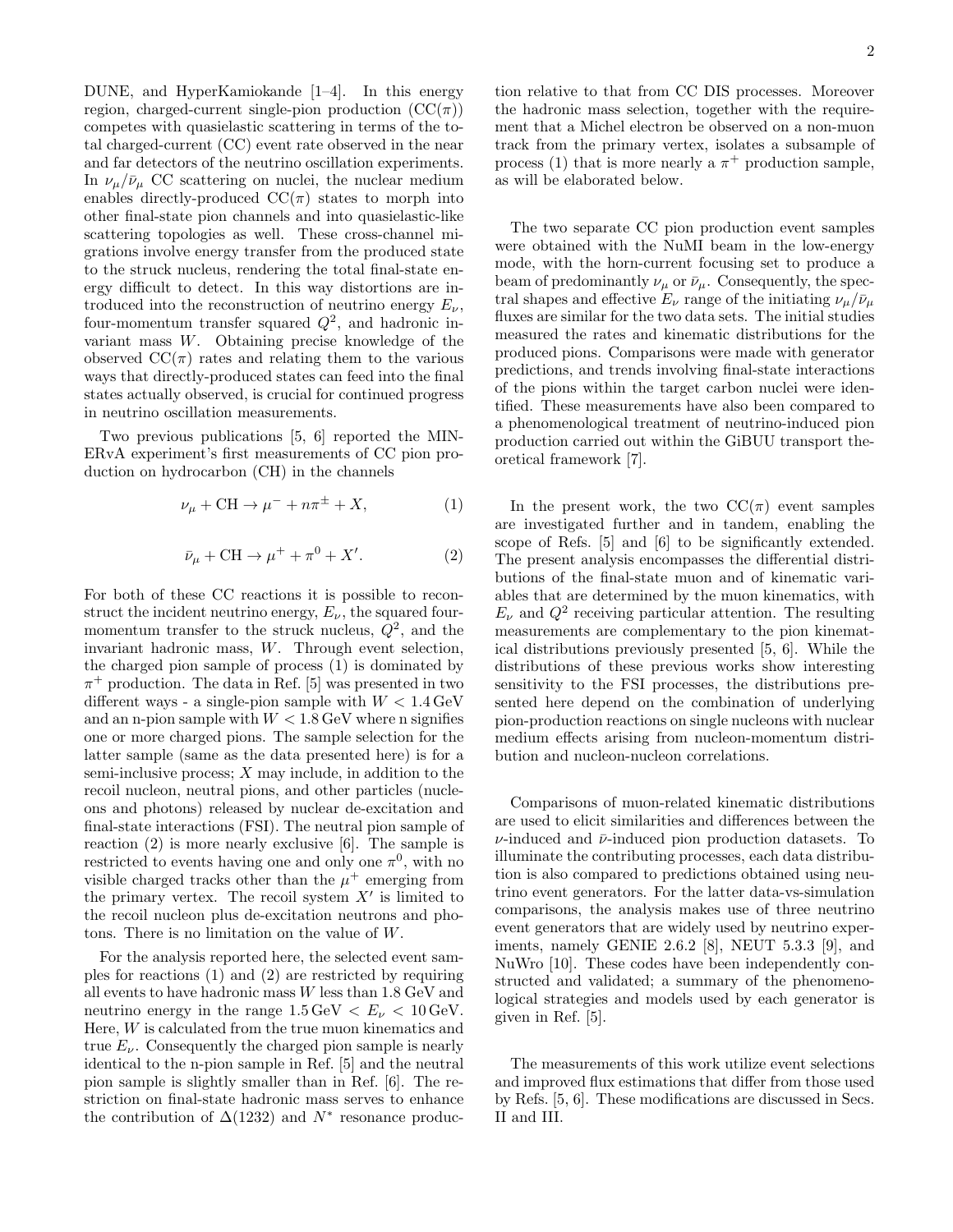#### II. OVERVIEW OF THE EXPERIMENT

#### A. Beam, Detector, and Exposures

MINERvA uses a fine-grained, plastic-scintillator tracking detector [11] in conjunction with the magnetized MINOS near detector [12], to record interactions of neutrinos and antineutrinos from the high-intensity NuMI beam at Fermilab [13].

The measurements reported here use the MINERvA detector central tracking volume as the target, with the surrounding electromagnetic and hadronic calorimeters providing containment. The central volume has a hexagonal cross section of 2 m inner diameter, extends longitudinally for 2.5 m, and has a mass of 5400 kg. It consists of planes of polystyrene scintillator strips oriented perpendicular to the horizontal axis of the detector. The horizontal axis is inclined 3.3◦ relative to the beam axis. There are three scintillator-plane orientations, at  $0°$  and  $\pm 60°$  relative to the detector vertical axis, that provide X, U, and V "views" of interactions in the scintillator medium. The module planes alternate between UX and VX pairs, enabling 3-D reconstruction of vertices, charged tracks, and electromagnetic showers of neutrino events. Separation of multiple interactions within a single  $10 \mu s$  beam spill is made possible by the 3.0 ns timing resolution of the readout electronics.

The MINOS near detector, located 2 m downstream, serves as the muon spectrometer for the MINERvA central tracker. A muon exiting downstream of MINERvA is tracked by the magnetized, steel-plus-scintillator planes of MINOS, enabling its momentum and charge to be measured. The combination of position, angle, and timing in each detector allows matching of muon tracks in the two detectors. Full descriptions of the design, calibration, and performance of the MINERvA detector configuration are available in Refs. [11, 14].

The data were taken between October 2009 and April 2012 using the low-energy NuMI mode, which produces a wide-band beam with neutrino energies extending from 1 GeV to greater than 20 GeV and a peak energy of 3 GeV. The current-polarity of the magnetic horns in the beamline is set to focus either  $\pi^+$  or  $\pi^-$ , providing  $\nu_\mu$  or  $\bar{\nu}_{\mu}$  fluxes of approximately 92% purity or 40% purity respectively. The  $\nu_{\mu}$  CC charged-pion production events were obtained from an integrated exposure of  $3.04 \times 10^{20}$ protons on target (POT); the  $\bar{\nu}_{\mu}$  CC single- $\pi^0$  production events were obtained in exposures with a total of  $2.01\times10^{20}$  POT. Half of the  $\bar\nu_\mu$  exposure was taken with only the downstream half of the detector during construction. The two datasets are analyzed separately and the final results combined.

The  $\nu_{\mu}$  and  $\bar{\nu}_{\mu}$  fluxes for these exposures were calculated using a detailed simulation of the NuMI beamline based on Geant4 [15, 16] and constrained by published proton-carbon yield measurements [17–19]. Compared to the previous studies, Refs. [5, 6], the measurements reported here benefit from improved flux predictions re-

sulting from new constraints based upon  $\nu + e^-$  elastic scattering data from MINERvA and from incorporation of new data on pion and kaon yields [20, 21]. Consequently the present work contains improved estimations for absolute event rates for each of the two data sets. All event-generator predictions are based upon the improved flux predictions. Updates to the previously published results [5, 6] using the new fluxes are presented in the Appendix of this paper.

#### B. Neutrino interaction modeling

Neutrino and antineutrino-nucleus interactions are simulated using version 2.6.2 of the GENIE neutrino event generator [8]. The generation of inelastic CC neutrino-nucleus interactions involves three different considerations:

- *Target nucleons:* Nucleons inside the nucleus are treated as a relativistic Fermi gas. The nucleon momentum distribution is augmented with a highmomentum tail [22] in order to account for shortrange correlations. The possibility of neutrino interactions on correlated-nucleon pairs is not included.
- The primary interaction: Neutrino-induced pion production arising from a single struck nucleon can proceed either by baryon-resonance excitation or by non-resonant processes. The baryonresonance pion production is simulated using the Rein-Sehgal model [23] with modern baryon resonance properties [24] and with an axial-vector mass of  $M_A^{Res} = 1.12 \pm 0.22$  GeV [25]. For nonresonant pion production, GENIE uses the Bodek-Yang model [26] with parameters adjusted to reproduce the neutrino-deuterium bubble chamber measurements over the final-state invariant hadronic mass range  $W < 1.7$  GeV. The GENIE implementation does not include the Rein-Sehgal treatment of baryon-resonance interference, nor does it carry along the lepton mass terms in the cross section calculations.
- Intranuclear interactions of final-state hadrons: Final-state interactions (FSI) of hadrons produced inside the nucleus with the nuclear medium are simulated. The FSI are especially important for pions because of the very large pion-nucleon cross sections in the  $\Delta(1232)$  resonance region. In GE-NIE, an effective model for the FSI simulation is used in lieu of a full intranuclear cascade treatment. That is, pions can have at most one interaction on their way out of the nucleus [27]. This approximation works well for light nuclei such as carbon, the dominant target nucleus reported in this work. It is assumed that the pions produced inside the nucleus have the same pion-nucleus cross sections as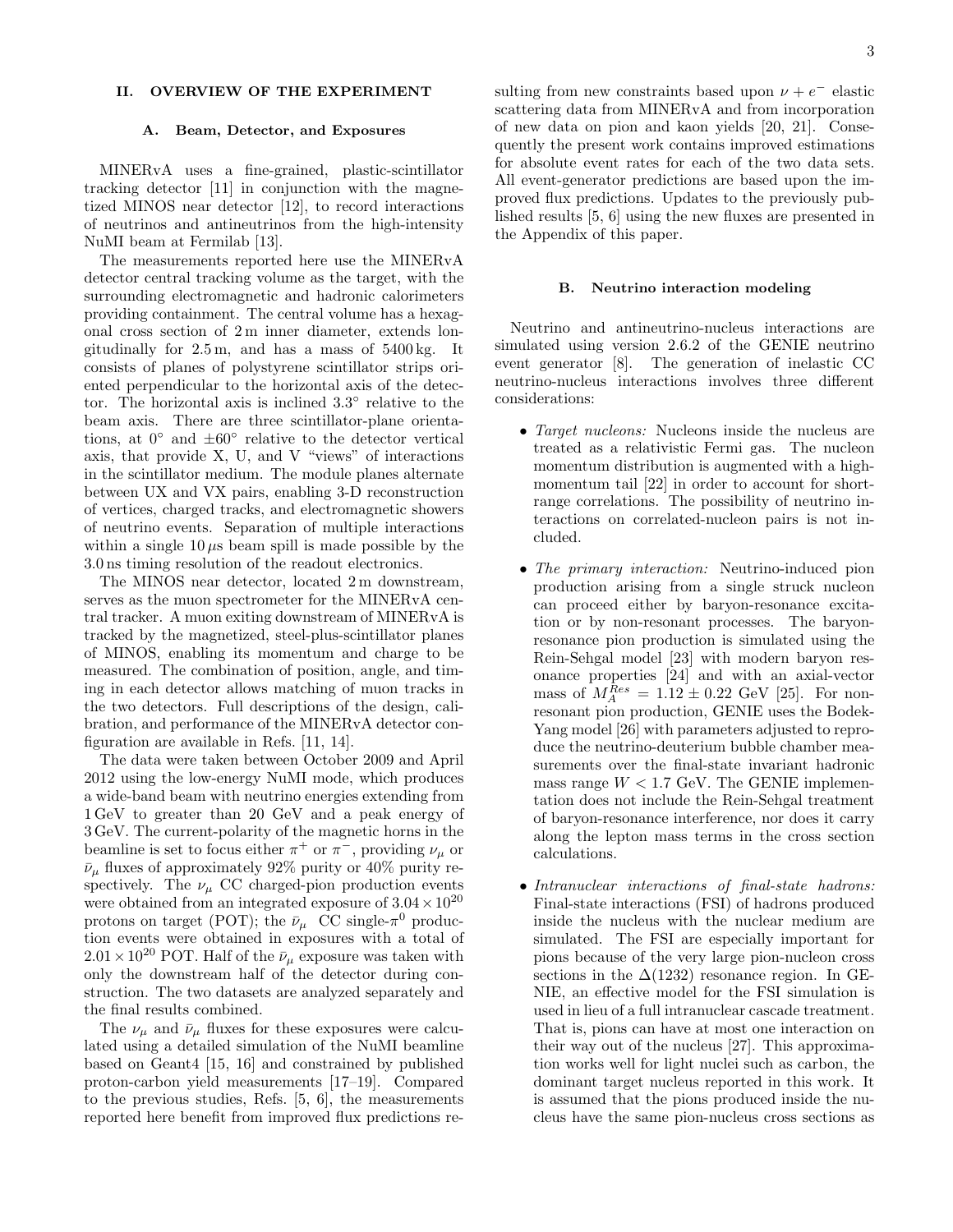beam pions, and so scattering data from beam-pion measurements [28, 29] are used to model the interaction. The total interaction probability is determined by the pion-carbon total cross section. An interaction of a pion within the nucleus proceeds by one of four processes, namely pion absorption, inelastic scattering, elastic scattering, and charge exchange with probabilities according to the corresponding data. Kinematic distributions in the final state are set by algorithms that are fit to the corresponding pion-nucleus data.

Coherent pion production is different from other interactions because the neutrino interacts with the whole nucleus at once. Coherent single-pion production by CC interactions on carbon has been measured by MIN-ERvA [30]. In GENIE, it is simulated according to the Rein-Sehgal model, updated with lepton mass terms [31].

#### C. Detector response

Simulation of the response of the MINERvA detector to particle propagation is provided by a Geant4 based model [15, 16]. The scale for muon  $dE/dx$  energy loss in the detector is known to within 2%. The scale is established by requiring agreement between data and simulation for the reconstructed energy deposited by momentum-analyzed, through-going muons. Hadron interactions in the detector materials are handled by the Geant4 QGSP BERT physics list.

In order to reconstruct the energy of hadronic showers imaged by the detector, calorimetric corrections are required. The procedure whereby these corrections are determined from simulation is described in Ref. [11]. A scaled-down replica of the MINERvA detector, operated in a low-energy particle test beam, was used to establish the spectrometer's tracking efficiency and energy response to single hadrons, and to set the value for the Birks' constant of the scintillator [14]. The average deviation between data and GEANT4 for pions was 5%.

#### III. CC EVENT SELECTIONS AND RECONSTRUCTION

The  $10 \mu s$  NuMI beam spill is divided into "time slices" that, based on the total visible energy in the scintillator as a function of time, encompass single events. As a charged particle traverses the scintillator strips of the detector, its trajectory is recorded as individual energy deposits (hits) having a specific charge content and timeof-occurrence. The hits are grouped in time, and then neighboring hits in each scintillator plane are gathered into objects called clusters. Clusters having more than 1 MeV of energy are then matched among the three views to create a track. The per-plane position resolution is 2.7 mm and the track angular resolution is better than 10 mrad [11] in each view.

A track that exits via the downstream surface of the MINERvA spectrometer and matches with a negativelycharged (positively-charged) track entering the front of MINOS near detector, is taken to be the  $\mu^-(\mu^+)$  track of a CC event. The reconstruction of the muon tracks in this experiment (including both MINERvA and MINOS detectors) gives a typical momentum resolution of 6%. Muon track reconstruction incurs a small inefficiency due to event pileup. This effect is studied by isolating individual tracks in either of the MINERvA or MINOS detectors, projecting them to the other detector, and then measuring the rate of reconstruction failures. In this way it is determined that the simulated efficiency for muon reconstruction requires a correction of  $-4.4\%$  ( $-1.1\%$ ) for muons with less than (greater than)  $3 \text{ GeV}/c$ .

#### A. Pre-selections; calculation of neutrino energy

Although the two data sets involve different beams and final-state particles, they have many features in common. In each case, reconstruction of CC event candidates proceeds by finding a long track that traverses both MIN-ERvA and MINOS and treating it as the muon. The algorithm then searches for additional tracks that share a vertex with the longest track. Kinked tracks, which are usually the result of secondary interactions, are then reconstructed by searching for additional tracks starting at the endpoints of tracks previously found. The differences in acceptance between  $\mu^-$  and  $\mu^+$  for the two samples are minor, and backgrounds from wrong-sign muons are insignificant in either sample. Since the signal reactions are different, there are of course differences in selection cuts, particle identification, and background subtraction procedures. However after the final sample is obtained with each data set, the analyses the same method to extract the cross section.

To be accepted as a candidate event, a muon neutrino (antineutrino) interaction must have a  $\mu^-$  ( $\mu^+$ ) track and the muon must originate within the central tracking volume. The latter vertex is the primary interaction vertex; it is required to be the only interaction vertex within its time slice. Furthermore the interaction vertex must lie within the fiducial volume. For the neutrino (antineutrino) events analyzed here, their primary vertices must occur within the central 112 planes of the scintillator tracking region and must be at least 20.5 cm (22 cm) from any edge of the planes. The fiducial volume contains a target mass of 5.57 (5.37) metric tons with 3.54  $(3.41) \times 10^{30}$  nucleons.

The final-state muon momentum  $p_{\mu}$  (and hence its energy  $E_{\mu}$ ) is reconstructed using the muon track's curvature or range measured in MINOS, in conjunction with the track's  $dE/dx$  energy loss from its observed traversal of the MINERvA spectrometer. The total final-state hadronic energy,  $E_H$ , is measured via calorimetry using the scintillator light outputs generated by the final-state hadron shower particles. More specifically,  $E_H$  is ob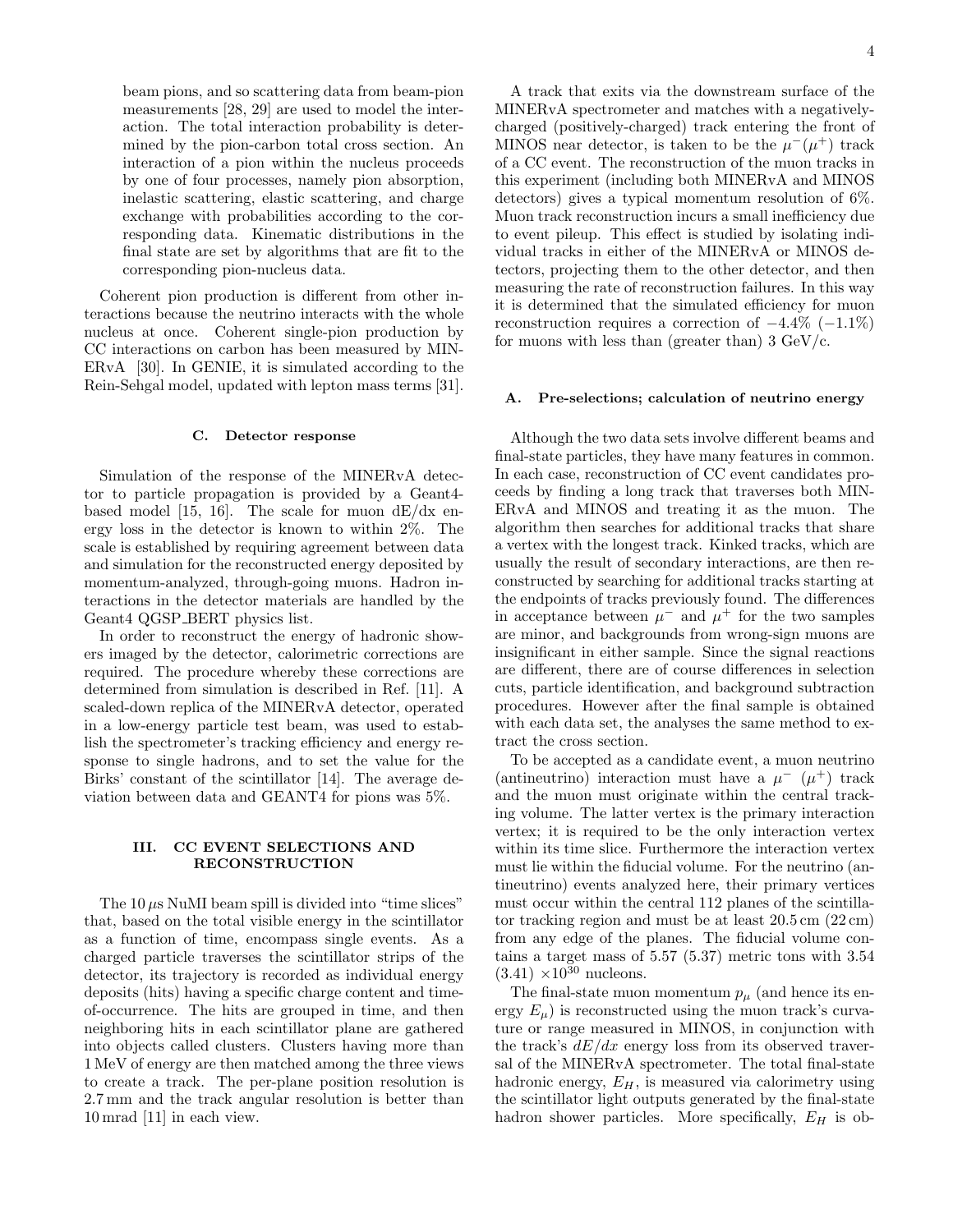tained by scaling the calorimetric energy visible in the detector according to the Monte Carlo detector response. The neutrino energy  $E_{\nu}$  is then calculated as follows:

$$
E_{\nu} = E_{\mu} + E_H. \tag{3}
$$

The resolution for  $E_{\nu}$  determined in this way is 6%. Further analysis procedures for the two samples – their similarities and differences – are described below.

#### $\mathrm{B.} \quad \pi^{\pm} \,\, \text{reconstruction};\ \nu_\mu\text{-CC}(\pi^+) \,\, \text{selection}$

Events of the  $\nu_\mu$ -CC( $\pi^+$ ) sample must have a reconstructed  $\mu^-$  track that is matched in the MINERvA and MINOS detectors, and the final state must have at least one charged pion track. Furthermore the reconstructed neutrino energy must be in the range 1.5 – 10 GeV and the invariant hadronic mass must be less than 1.8 GeV. There is no restriction on neutral pions, other mesons, or baryons. Charged-current coherent pion production is included in the signal definition. In practice, only  $\sim 5\%$ of selected events have more than one charged pion.

Charged particle tracks are reconstructed by applying two pattern recognition algorithms to the clusters found within the tracking volume and downstream calorimeters. Charged pion tracks are identified using a containment requirement plus two particle-identification selections [5]. This results in an estimation of particle type and a determination of kinetic energy,  $T_{\pi}$ .

A pion track is required to begin at the event vertex and to stop in either the tracking or electromagneticcalorimeter regions of the central tracker. This requirement restricts the maximum pion kinetic energy to 350 MeV. The track is required to satisfy a particleidentification algorithm that evaluates the energy deposition pattern using the Bethe-Bloch formula and – very importantly – to have, in the vicinity of its endpoint, a candidate Michel electron from the  $\pi^+ \to \mu^+ \to e^+$ decay sequence [5].

The Michel selection disfavors negatively-charged pions that tend to be captured on a nucleus before decaying, and discriminates strongly against pions that undergo charge exchange or absorption, thereby improving the pion energy resolution. The efficiency for finding pion tracks with  $T_{\pi}$  > 50 MeV in simulated CC( $N\pi^{\pm}$ ) events  $(N=1,2)$  with  $W < 1.8 \,\text{GeV}$ , is 42%. The primary reasons for pion tracking inefficiency are secondary interactions of the pion in the detector and activity in high-multiplicity events that obscures the pion.

The invariant mass cut is on the experimentallydetermined hadronic invariant mass,  $W_{exp}$ . The cut was chosen to enrich the sample in events coming from baryon resonances; in addition, the reconstruction efficiency is higher because the final states have lower multiplicity. Singly-produced  $\pi^-$  tracks can only arise from FSI processes, and in any case the requirement that pion tracks of selected events have Michel electrons eliminates most of them. Consequently the selected pions are predicted to be  $\pi^+$  at the level of 98.6%. The overall efficiency with which signal events having charged pions between 35 MeV and 350 MeV are selected is calculated to be 3%. This value reflects reductions incurred as the result of the MINOS-matched muon requirement, the pion track reconstruction inefficiency (42%), and the Michel electron selection. According to the GENIE-based Monte Carlo simulation for this analysis, the selected event sample has a signal purity of 86%.

Figure 1 shows a  $\nu_{\mu}$  + hydrocarbon data event from the  $\nu_\mu$ -CC( $\pi^+$ ) sample. Emerging from the primary vertex in the central, plastic-scintillator tracking region are a muon track that exits downstream, a charged pion, and a short, heavily ionizing proton. The projected image shows vertical and horizontal spans in the detector medium of approximately 2.0 m and 3.2 m respectively.



FIG. 1. Neutrino data event of the  $\nu_\mu$ -CC( $\pi^+$ ) sample from the top view. The neutrino enters from the left. The primary vertex occurs in the central scintillator tracking region; the muon traverses the downstream ECAL and HCAL regions and projects into the MINOS near detector (downstream, not shown). The event is a candidate for the final state  $\mu^- \pi^+ p$ . The X and Y axis labels show the module and strip numbers. The color (online) linear scale  $(0-10 \,\text{MeV})$  indicates the amount of energy deposited in the strips.

#### C. Selections for  $\bar{\nu}_{\mu}$ -CC( $\pi^0$ )

For the  $\bar{\nu}_{\mu}$ -CC( $\pi^{0}$ ) sample, the events must have a reconstructed  $\mu^+$  track matched in the MINERvA and MI-NOS detectors, and the final state must contain a single  $\pi^0$  unaccompanied by other mesons, with no restriction on the number of nucleons.

Candidate events contain a muon track in time coincidence with two electromagnetic showers. Tracks that start within 5 cm of the vertex are considered to come from the primary vertex. Events that have primary tracks other than the muon track are rejected. Also removed are events that have isolated tracks that do not point back to the vertex. Quite often, photons from the  $\pi^0$  decays are reconstructed as tracks. Therefore, tracks with separation distance greater than 5 cm from and pointing back to the event vertex are not considered as coming from the vertex, and their associated energy clusters are made available to the  $\pi^0$  reconstruction. The total visible energy in the tracker, electromagnetic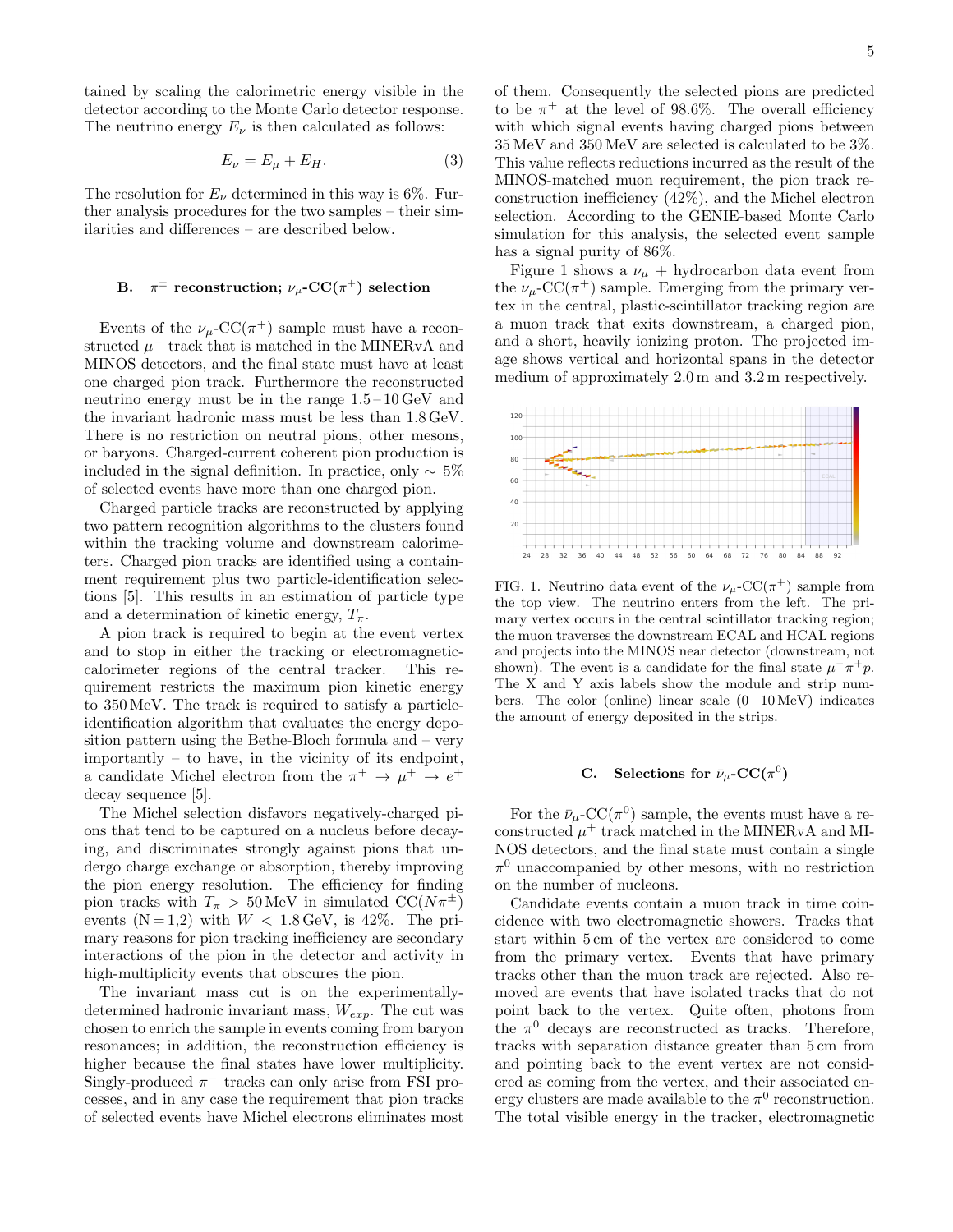calorimeter (ECAL), and hadronic calorimeter (HCAL) is required to be greater than 80 MeV and less than 2 GeV. The cut on low visible energy removes events whose total energy deposition is too low to encompass the  $\pi^0$  rest mass. The upper visible energy cut removes deep inelastic scattering (DIS) background events. Candidate events are allowed to have isolated hit clusters in the vicinity of the vertex because these may be induced by final-state nucleons interacting with the hydrogen or carbon nuclei of the detector. The data event shown in Fig. 2 is a  $\bar{\nu}_{\mu}$  + hydrocarbon interaction that exhibits the prerequisite properties for retention in the  $\bar{\nu}_{\mu}$ -CC( $\pi^0$ ) candidate sample.



FIG. 2. Antineutrino data event and candidate for the final state  $\mu^+\pi^0n$  from the top view. The event is initiated in the central scintillator tracker and extends into the downstream electromagnetic calorimeter. It contains a  $\mu^+$  track accompanied by two photon showers.

Events that satisfy the topological selections are passed to the  $\pi^0$  reconstruction. The reconstruction proceeds in two stages. In the initial stage pattern recognition is performed to identify the two gamma showers. Hit clusters found in the X view that are close in polar angle with respect to the vertex, but can be separated in radial distance from the vertex, are grouped into photonconversion candidates. Then, for each candidate, clusters in the U and V views that are consistent among the three views are added. Photon candidates must have clusters in at least two views in order to enable their directions to be reconstructed in three dimensions.

Reconstruction of the photon showers is carried out in the second stage. The position, direction, and energy of a photon shower are determined by the clusters that have been assigned to each of the candidate photons. The photon direction is reconstructed from the cluster energy-weighted slopes in each view. The photon vertex is defined using the closest cluster to the event vertex on the photon direction axis. The photon energy is reconstructed by calorimetry using calibration constants determined by detector response simulations.

Candidate events must have exactly two reconstructed photon showers. In order to reduce charged-pion backgrounds, each photon is required to have converted at least 15 cm (0.36 radiation length) away from the primary vertex. The two-photon invariant mass  $m_{\gamma\gamma}$  is reconstructed from the photon energies  $E_1, E_2$  and the separation angle  $\theta_{\gamma\gamma}$  between the two photons using

$$
m_{\gamma\gamma}^2 = 2E_1E_2(1 - \cos\theta_{\gamma\gamma}).\tag{4}
$$

The overall calibration constant that sets the absolute energy scale is determined by matching the peak in the  $\gamma\gamma$  invariant mass distribution to the nominal  $\pi^0$  mass. This procedure is done separately for data and simulation which enables correction for a difference in energy scales of 5% with 2.2% uncertainty between the data and simulation. Finally, the  $\pi^0$  momentum is calculated from momentum conservation,  $\vec{p}_{\pi^0} = \vec{k}_1 + \vec{k}_2$ , where  $\vec{k}_i$  are reconstructed photon momenta. The  $\pi^0$  reconstruction typically has a  $25\%$  energy resolution and  $3.5^\circ$  angular resolution in each view.

It is required that the invariant mass  $m_{\gamma\gamma}$  lies between  $75 \,\mathrm{MeV}/c^2$  and  $195 \,\mathrm{MeV}/c^2$ , and that  $E_{\nu}$  falls between 1.5 and 10 GeV. The lower cut on  $E_{\nu}$  maximizes MI-NOS acceptance while the upper cut reduces flux uncertainties. Additionally, the reconstructed  $W$  is limited to  $W < 1.8 \,\text{GeV}$ .

#### D. Reconstruction of  $Q^2$  and W

Calculation of the four-momentum-transfer-squared,  $Q^2$ , and of the hadronic invariant mass, W, proceeds according to

$$
Q^{2} = -(k - k')^{2} = 2E_{\nu}(E_{\mu} - |\vec{p}_{\mu}| \cos \theta_{\mu}) - m_{\mu}^{2}, \quad (5)
$$

and

$$
W^{2} = (p+q)^{2} = M_{N}^{2} + 2M_{N}(E_{\nu} - E_{\mu}) - Q^{2},
$$
 (6)

where  $p$  is the four-momentum vector of the initial nucleon,  $q = k - k'$  is the four-momentum transfer, and  $M_N$  is the nucleon mass.

The calculations for  $E_{\nu}$  (Eq. (3)) and  $Q^2$  (Eq. (5)) do not involve any assumption concerning the state of the initial nucleon momentum or the composition of particles in the final state. On the other hand, the prescription for estimation of  $W$  in Eq. (6) assumes an initialstate nucleon at rest. The Monte Carlo uses a relativistic global Fermi Gas nuclear model; this model is known to be accurate for high momentum transfers (roughly  $Q^2 > 1 \,\text{GeV}^2$  but less accurate for low momentum transfers. The rms widths of the  $Q^2$  and W variables are 18% and 8%, respectively, for the charged pion analysis and 16% and 10% for the neutral pion analysis.

#### IV. DETERMINATION OF CROSS SECTIONS

After particle identification, the  $\nu_\mu$ -CC( $\pi^+$ ) sample contains 5410 events. For the full sample of signal events, the efficiency is 1.25% and the purity is 86%. The total background is estimated using the distribution of the reconstructed invariant mass,  $W_{exp}$ , shown in Fig. 3.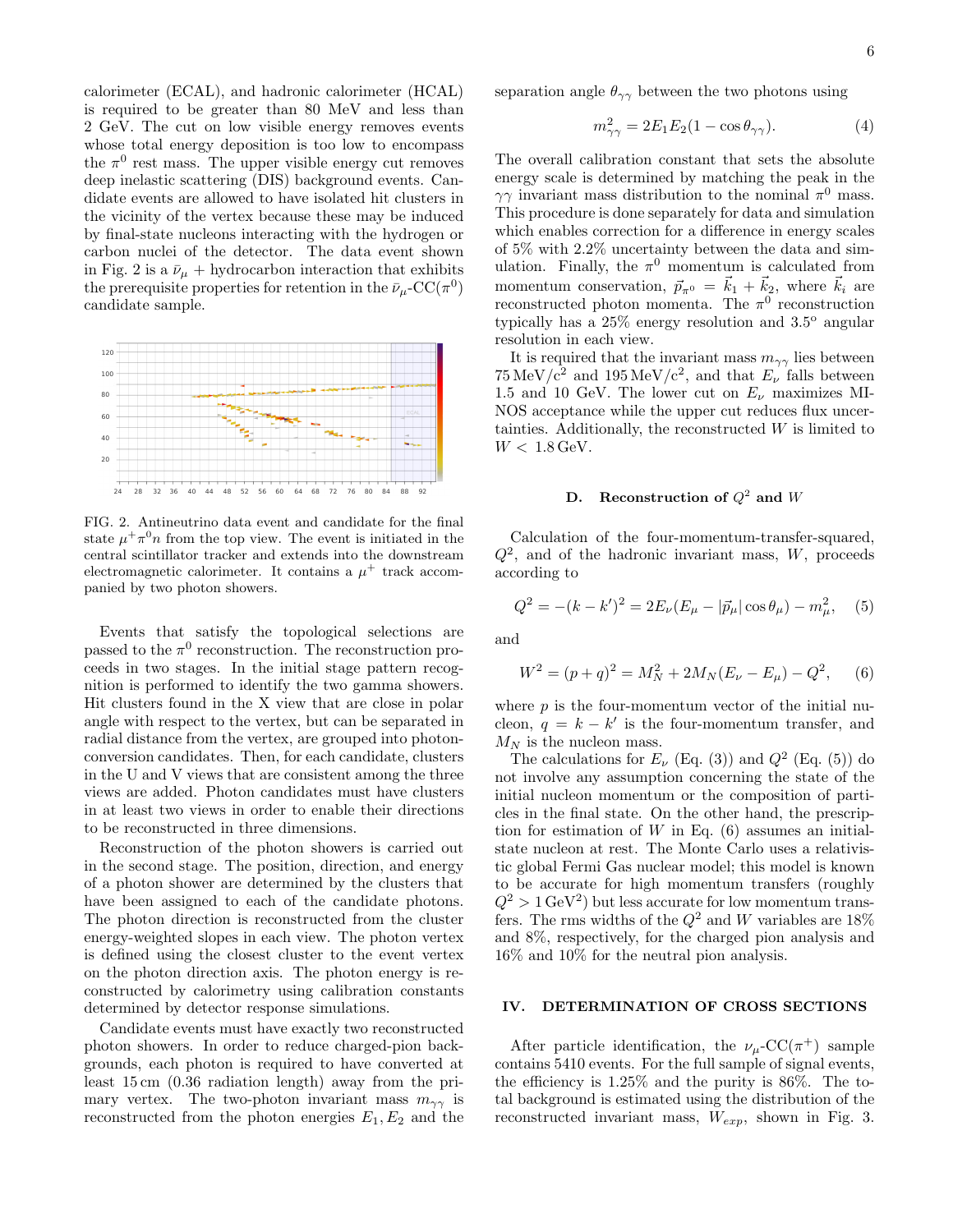The largest contribution to the background (69%) is estimated to arise from pion production at true (simulation) hadronic invariant mass values,  $W_{true}$ , greater than 1.8 GeV. Events with protons misidentified as pions account for 19% of background, while events with  $E_{\nu} > 10 \,\text{GeV}$ , primary vertices outside the fiducial volume, and neutral current events account for the remaining 9%, 2%, and 1% respectively.

The selected  $\bar{\nu}_{\mu}$ -CC( $\pi^{0}$ ) sample contains 1004 events. The total selection efficiency is 6% and the purity is 55%. It is estimated that 70% of the total background is populated by antineutrino interactions that produce at least one  $\pi^0$  in the detector. The background is nearly equally comprised of multi-pion production events, e.g.  $\pi^0 + \pi^{\pm}$ , where the  $\pi^{\pm}$  is not tracked, and events with a secondary  $\pi^0$  produced by  $\pi^- \to \pi^0$  charge exchange or by nucleon scattering in the detector volume. The remaining 30% of background events are non- $\pi^0$  events wherein  $\pi^-$  and neutron-induced ionizations are mistakenly identified as photons.

#### A. Background subtraction and unfolding

Cuts are made in both analyses to focus on the response in the kinematic region dominated by baryon resonances ( $W < 1.8 \,\text{GeV}$ ). However the  $W_{exp}$  cut described in Sect. III B is insufficient to get the desired measurement. A significant background comes from true pion production at higher W; for the selected charged pion sample this background comprises 6% of the sample. To remove this background, events are first selected with  $W_{exp}$  < 1.8 GeV with W calculated as in Sect. III D. Then, background is subtracted according to  $W_{true}$  (the value of W at the primary interaction according to the Monte Carlo) through a sideband procedure [32]. The  $\bar{\nu}_{\mu}$ -CC( $\pi^{0}$ ) analysis includes an additional background subtraction based upon the  $m_{\gamma\gamma}$  spectrum.

For the background subtraction based upon  $W_{true}$ , the simulated  $W_{exp}$  distribution is divided into signal and background templates according to  $W_{true} < 1.8 \,{\rm GeV}$ (signal) and  $W_{true} > 1.8 \,\text{GeV}$  (background) as indicated in Fig. 3a. The templates are then fitted, bin-by-bin, to the  $W_{exp}$  spectrum; the normalizations of the signal and background templates are the fit parameters in maximum likelihood fits (see Ref. [32] for details). The full  $W_{exp}$  spectrum after the fit is shown in Fig. 3b.

For the  $\bar{\nu}_{\mu}$ -CC( $\pi^{0}$ ) sample, the background is constrained using the two-photon invariant mass  $m_{\gamma\gamma}$  distribution. Figure 4 shows the  $m_{\gamma\gamma}$  distribution of the data and shows the contributions from signal and background that are estimated by the MC simulation. The data  $m_{\gamma\gamma}$  distribution is fitted to a  $m_{\gamma\gamma}$  model using the binned extended maximum-likelihood method. The model is constructed from the shapes of the MC signal and background event distributions. The expected numbers of signal and background events are parameters determined from the fit. The result of the fit is shown as

solid histogram in the same figure. The fit reduces the background normalization in the signal region by 11% compared to the simulation prediction.



FIG. 3. The  $W_{exp}$  spectrum for the  $\nu_\mu$ -CC( $\pi^+$ ) sample comparing the data (solid points) to the Monte Carlo simulation (histograms) before (a) and after (b) the fit over the region between the vertical dashed lines in the upper plot. The Monte Carlo prediction is the sum of signal template (green online) and background template (red online) contributions. The analysis selects a signal-dominated sample (between the vertical solid lines) by requiring  $W_{exp} < 1.8$  GeV.

Resolution effects in the scintillator are simulated with Monte Carlo and are unfolded from the data using a Bayesian procedure [33]. For either event sample, the unfolding matrices are close to diagonal and so the effects of unfolding are minor.

#### B. Cross section calculation

As in Refs. [5, 6], the flux-integrated differential cross section per nucleon for kinematic variable X (such as  $\theta_{\mu}$ ,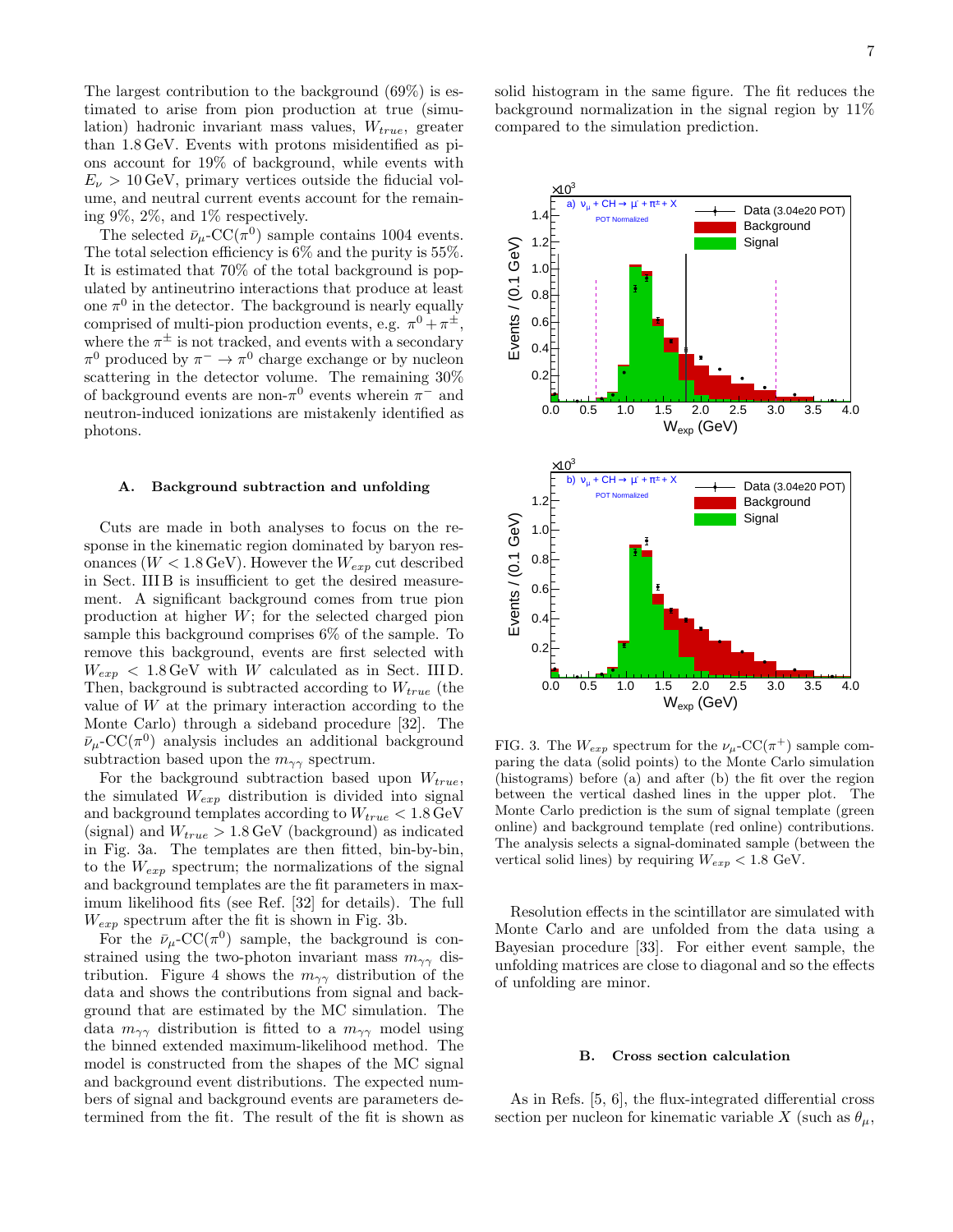$p_{\mu}$ , and  $Q^2$ ), in bins of *i*, is calculated according to

$$
\left(\frac{d\sigma}{dX}\right)_i = \frac{1}{T\Phi} \frac{1}{\Delta X_i} \frac{\sum\limits_j U_{ij} \left(N_j^{data} - N_j^{bkg}\right)}{\epsilon_i}.
$$
 (7)

Here,  $T$  is the number of nucleons in the fiducial volume,  $\Phi$  is the integrated flux,  $\Delta X_i$  is the bin width,  $\epsilon_i$  is the selection efficiency and acceptance. The unfolding function,  $U_{ij}$ , calculates the contribution to true bin *i* from reconstructed bin  $j$ , with the number of data candidates,  $N_j^{data}$ , and the number of estimated background events,  $N_j^{bkg}$ . Both the efficiency  $\epsilon$  and the unfolding matrix U are estimated using the simulation. The total cross section in neutrino energy is calculated in a slightly different way:

$$
\sigma(E_{\nu})_i = \frac{1}{T\Phi_i} \frac{\sum_{j} U_{ij} \left( N_j^{data} - N_j^{bkg} \right)}{\epsilon_i}.
$$
 (8)

Here, the total flux  $\Phi_i$  is calculated for each bin of neutrino energy. Both the integrated and binned fluxes are calculated by Monte Carlo methods which take into account the full geometry of the production target region and all processes by which pions and kaons are produced and subsequently decay.



FIG. 4. Distribution of the invariant mass of the  $\gamma\gamma$  pair. Data are shown as solid circles with statistical error bars. The shaded histograms show the Monte Carlo predictions for the  $\bar{\nu}_{\mu}$ -CC( $\pi^0$ ) signal and background. The solid blue (online) histogram is the maximum-likelihood best fit to the data. The vertical lines indicate the invariant mass cut,  $75 \,\mathrm{MeV}/c^2$  <  $m_{\gamma\gamma}$  < 195 MeV/c<sup>2</sup>, that defines the signal region.

The present analysis benefits from updated flux calculations [21]. In addition, a flux constraint provided by the MINERvA  $\nu + e^-$  scattering measurement [20] has been applied. The constraint derived from measurement of muon-neutrino elastic scattering on electrons yielded a fractional change of between 1-2% in absolute rate for the range  $1.5 \text{ GeV} < E_{\nu} < 10 \text{ GeV}$ . Larger changes arose from revision of the absolute fluxes downward by 11-12% upon constraining them to hadron production data and incorporating improved determinations of the beamline geometry [21]. Together, these changes resulted in an upward shift of absolute event rate for the neutrino (antineutrino) exposure of  $13\%$  ( $12\%$ ) averaged over the analyzed  $E_{\nu}$  range. In each event sample, changes to energy dependence introduced by the updated fluxes are small; the changes are almost entirely in absolute magnitude for all results except for the neutrino energy cross section.

The revisions to pion production differential cross sections reported in [5, 6] are sizable; the updated cross sections are given in the Appendix. The revised values fall beyond the  $1\sigma$  flux uncertainties of 9% and 10% indicated by the earlier works, however they remain within the overall systematics uncertainty envelopes given in those works.

#### V. SYSTEMATIC UNCERTAINTIES

Systematic uncertainties are evaluated in almost identical ways for the two event samples analyzed here. The methods used are described in Ref. [5]. The systematic uncertainty from the neutrino flux is described in detail in Refs. [21, 34]. Although the uncertainties arise from many individual sources, they can be grouped into five categories as being associated with the detector energy response  $(i)$ , with the principal-process models  $(ii)$ and final-state interaction models used by the reference Monte Carlo (GENIE)  $(iii)$ , and with the neutrino flux  $(iv)$ . Among the remaining odd-lot of sources designated as "other"  $(v)$ , subtraction of background gives the largest uncertainty in either data set.

#### $\mathbf{A}$ .  $\pi^+$  production

Cross-section uncertainties are shown for muon momenta of the  $\nu_\mu$ -CC( $\pi^+$ ) sample in Fig. 5a. Uncertainty from systematic sources slightly exceeds the statistical error for this sample. No single source dominates the systematic error. The largest contribution arises from the detector energy response, which is expected because the hadronic energy is measured by the energy deposited in scintillator layers. The uncertainty in the neutrino flux is smaller than was the case for Refs. [5, 6], but it is still the second-largest source of uncertainty. The uncertainty associated with neutrino cross sections is somewhat smaller than the flux uncertainty.

#### B.  $\pi^0$  production

Figure 5b shows the cross-section uncertainties for muon momenta of the  $\bar{\nu}_{\mu}$ -CC( $\pi^{0}$ ) sample. For this sample, the the statistical uncertainty of the limited data set (dashed histogram) is larger than either the flux or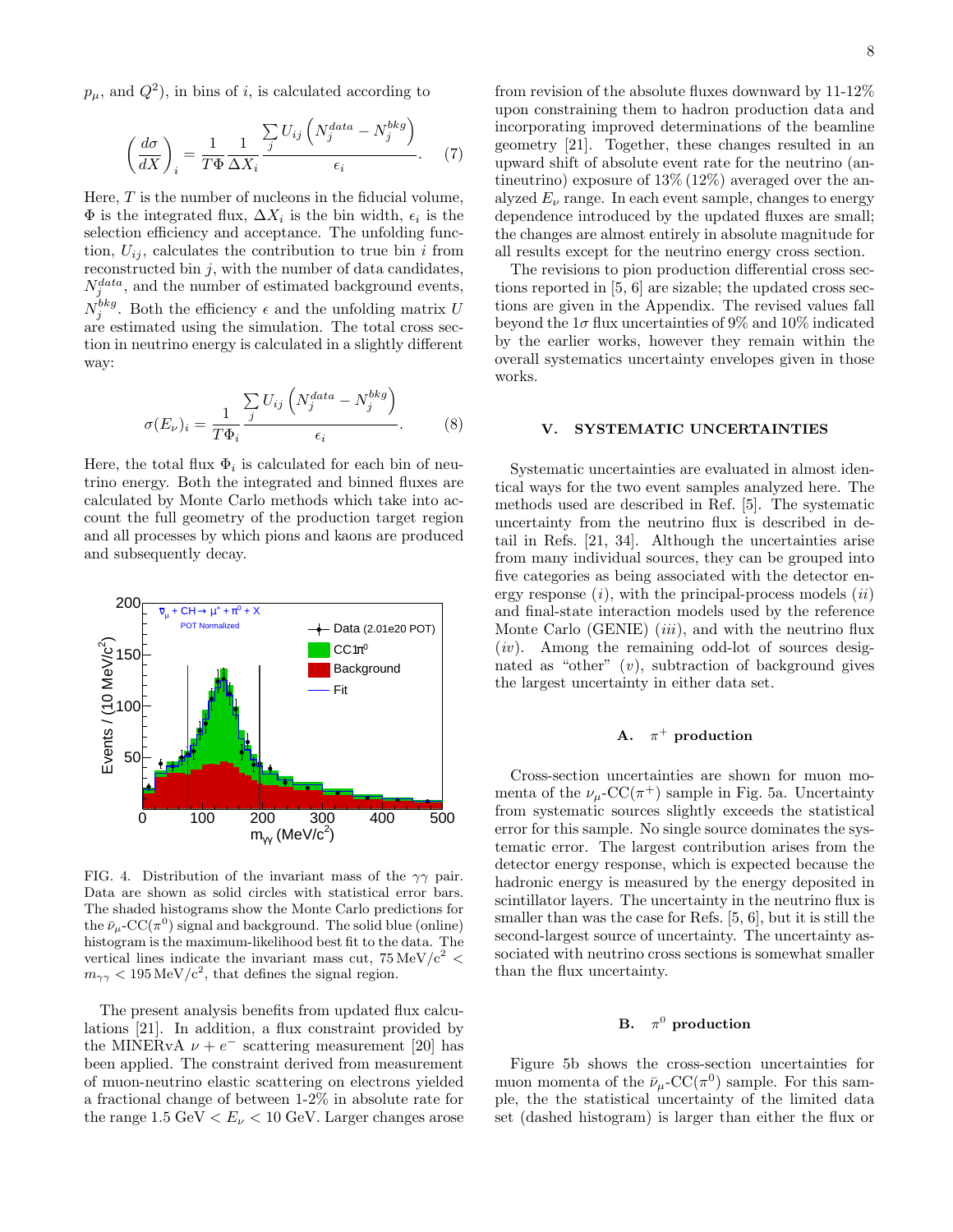cross-section uncertainties. The normalization of the background fit contributes 8% to the systematic uncertainty. Significant uncertainty arises from the misidentification of neutrons as photons. This source of error was evaluated by changing the neutron inelastic cross section within an error range based upon compiled measurements. A large fraction of the secondary  $\pi^0$  in the background is estimated to arise from  $\pi^- \to \pi^0$  charge exchange (CEX), for which the cross sections are poorly known. The effect of this uncertainty on our measurement is evaluated by changing the CEX cross section within its uncertainty of  $\pm 50\%$  [28, 35, 36], and then re-measuring the cross sections. The uncertainty in the electromagnetic energy scale contributes 2.2% to the error budget, estimated from the fitted mean uncertainty of the data  $m_{\gamma\gamma}$  distribution.



FIG. 5. Fractional uncertainties for muon momenta in the  $\nu_\mu$ -CC( $\pi^+$ ) analysis (a), and the  $\bar{\nu}_\mu$ -CC( $\pi^0$ ) analysis (b), for the case of absolute normalization to the data exposure. The statistical (total) error is shown by the dashed (highest solidline) histogram in each plot. Component histograms show the contributions from the five systematic error sources.

The principal-interaction cross-section model (GE-NIE) also contributes significantly to the uncertainty of both analyses. One of the large uncertainties arises from

modeling the basic pion production process on individual nucleons. Tables of values of the cross section and of systematic uncertainty decomposition for each bin of each measurement are given in the Supplement to this paper [37].

#### VI. MUON KINEMATICS IN  $CC(\pi)$ PRODUCTION

#### A. Muon production angle

Figure 6 shows the differential cross sections as a function of polar angle,  $\theta_{\mu}$ , with respect to the neutrino beam, for the  $\nu_\mu$ -CC( $\pi^+$ ) sample (Fig. 6a) and for the  $\bar{\nu}_{\mu}$ -CC( $\pi^{0}$ ) sample (Fig. 6b). For both samples, the  $\theta_{\mu}$ distribution peaks around 8◦ and then decreases gradually. Beyond 25◦ the acceptance into the MINOS near detector is small, and so no cross sections are given for that region. The superimposed solid-line (dashed-line) histogram shows the GENIE prediction that includes (omits) the intranuclear FSI treatment. The ratio of the predictions with/without FSI is observed to be roughly constant over the observed angular range.

Comparison of the dashed and solid-line histograms in Fig. 6a,b shows that pion FSI play a significant role in the GENIE predictions. In the  $\nu_\mu$ -CC( $\pi^+$ ) sample (upper plot),  $\Delta(1232)$  production in the charge state  $\Delta^{++}$ dominates the final state, and pion intranuclear absorption plus pion charge exchange deplete the number of final-state pions that exit the nucleus. This depletion cannot be compensated by charge-exchange feed-in from  $\Delta^+$  channels which are produced at lower rates (due to their smaller isospin amplitudes). Thus, for reactions (1), the GENIE prediction with FSI included is always smaller than the GENIE prediction without FSI. For reactions (2) of the  $\bar{\nu}_{\mu}$ -CC( $\pi^{0}$ ) sample however, the situation is reversed. The latter reactions also lose pions to intranuclear absorption and charge exchange. However, the feed-in of charge-exchanged  $\pi^0$  originating from production of  $\Delta^-$  states is always larger than the losses. Production of the latter states benefits from having a relatively large isospin amplitude. The net result is that for reactions (2) the GENIE prediction is elevated by the inclusion of FSI processes (Fig. 6b).

Differences in absolute rate between the data and GE-NIE predictions are evident in Fig. 6a. The GENIE prediction with FSI (solid-line curve) is too high by 20% to 30% for the neutrino-induced sample of Fig. 6a. On the other hand, Fig. 6b shows the GENIE prediction with FSI to be in good agreement with the distribution for the antineutrino sample. The uncertainties associated with the absolute  $\nu_\mu$  and  $\bar\nu_\mu\;$  fluxes are 8.5% and 8.0% respectively, so the data/MC normalization differences are of order  $2.4\sigma$  and  $0.3\sigma$ .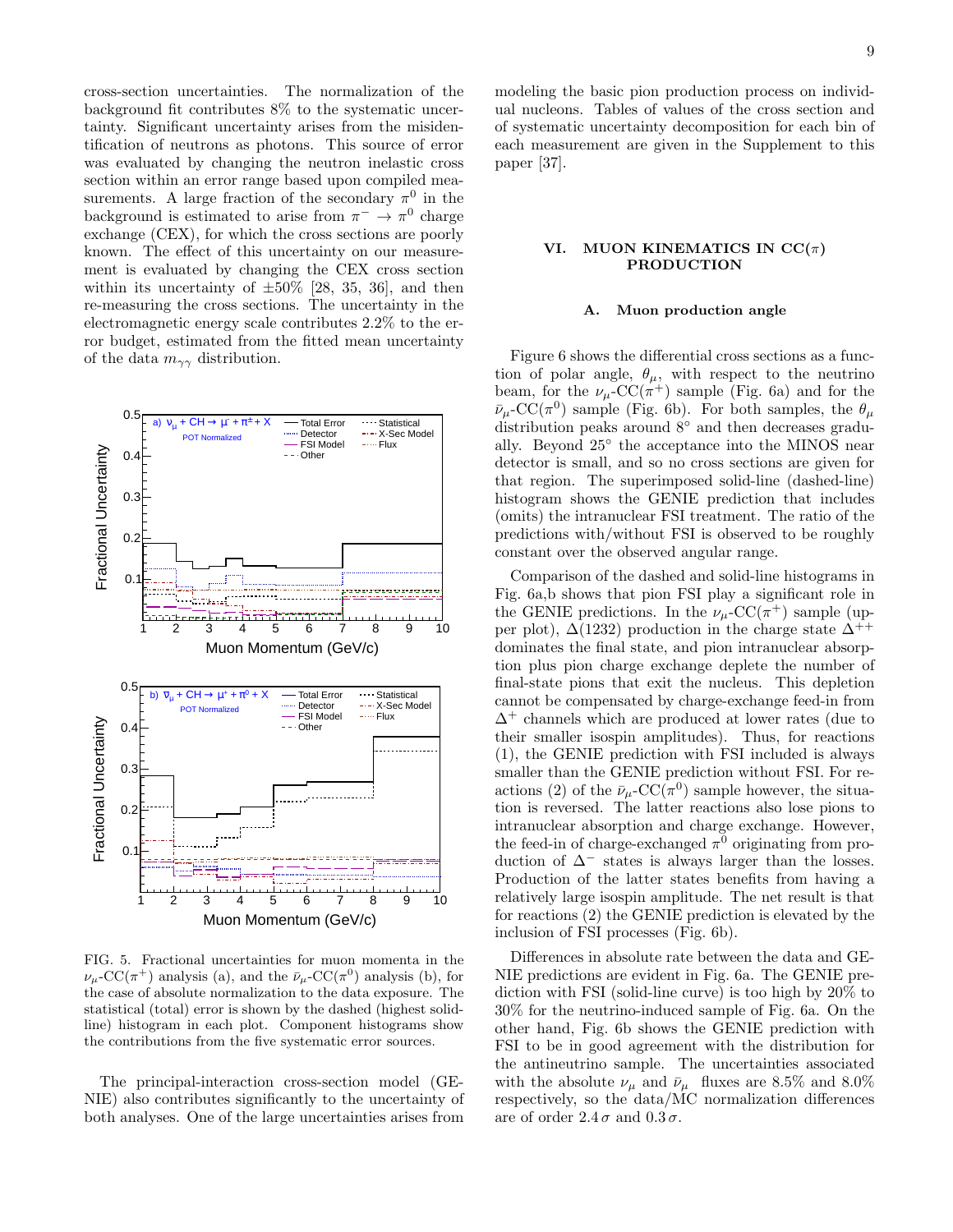

FIG. 6. Differential cross sections as a function of the muon production angle  $\theta_{\mu}$  for the  $\nu_{\mu}$  (a) versus  $\bar{\nu}_{\mu}$  (b) pion production samples. Data are shown as solid circles. The inner (outer) error bars correspond to statistical (total) uncertainties. The solid (dashed) distributions are GENIE predictions with (without) FSI. Predictions for the NuWro and NEUT event generators are also shown.

In Fig. 6 and in subsequent figures, predictions of the NEUT and NuWro neutrino event generators are displayed with FSI effects included, providing comparisons with GENIE as well as additional predictions for the data. For baryon-resonance production, NEUT (like GE-NIE) uses the Rein-Sehgal model [23] but without inclusion of baryon-resonance interference, whereas NuWro includes only  $\Delta(1232)$  production as formulated by the Adler model [38, 39]. NEUT also incorporates nonresonant pion production from Rein-Sehgal, whereas NuWro (like GENIE) uses the Bodek-Yang model [26] above the resonance region and extrapolates it to lower W so as to converge with the predictions of Rein-Seghal. For their FSI treatments, both NEUT and NuWro use the Salcedo-Oset model [40] in a cascade formalism that includes nuclear medium corrections. The NEUT and NuWro predictions are compared to data for which the background estimates have been launched from predictions of the GENIE event generator. The GENIE predictions however are constrained by data in the sidebands; moreover

the full systematics uncertainties arising from GENIE as well as other sources are taken into account in the predicted backgrounds. Consequently any biasing of measurements towards GENIE predictions will fall within the systematics error envelope indicated for the data points.

Figure 6 shows that all three event generators achieve good agreement for the shape of  $d\sigma/d\theta_\mu$  for both of the CC pion production samples. NEUT, like GENIE, predicts an absolute rate for the  $\nu_\mu$ -CC( $\pi^+$ ) sample that is distinctly higher than for the data, while the NuWro prediction for the same sample is in excellent agreement with respect to distribution shape and normalization. For the  $\bar{\nu}_{\mu}$ -CC( $\pi^{0}$ ) sample of Fig. 6b, however, the situation is opposite: GENIE and NEUT achieve good agreement in normalization as well as shape, while the NuWro prediction falls well below the data.



FIG. 7. Differential cross sections as a function of the muon momentum for the  $\nu_{\mu}$  (a) and  $\bar{\nu}_{\mu}$  (b) pion production samples. Data are shown as solid circles. The inner (outer) error bars correspond to statistical (total) uncertainties. The solid (dashed) distributions are GENIE predictions with (without) FSI. Also shown are predictions for the NuWro and NEUT event generators.

Normalization differences between data and predictions of event generators can be driven by cross-section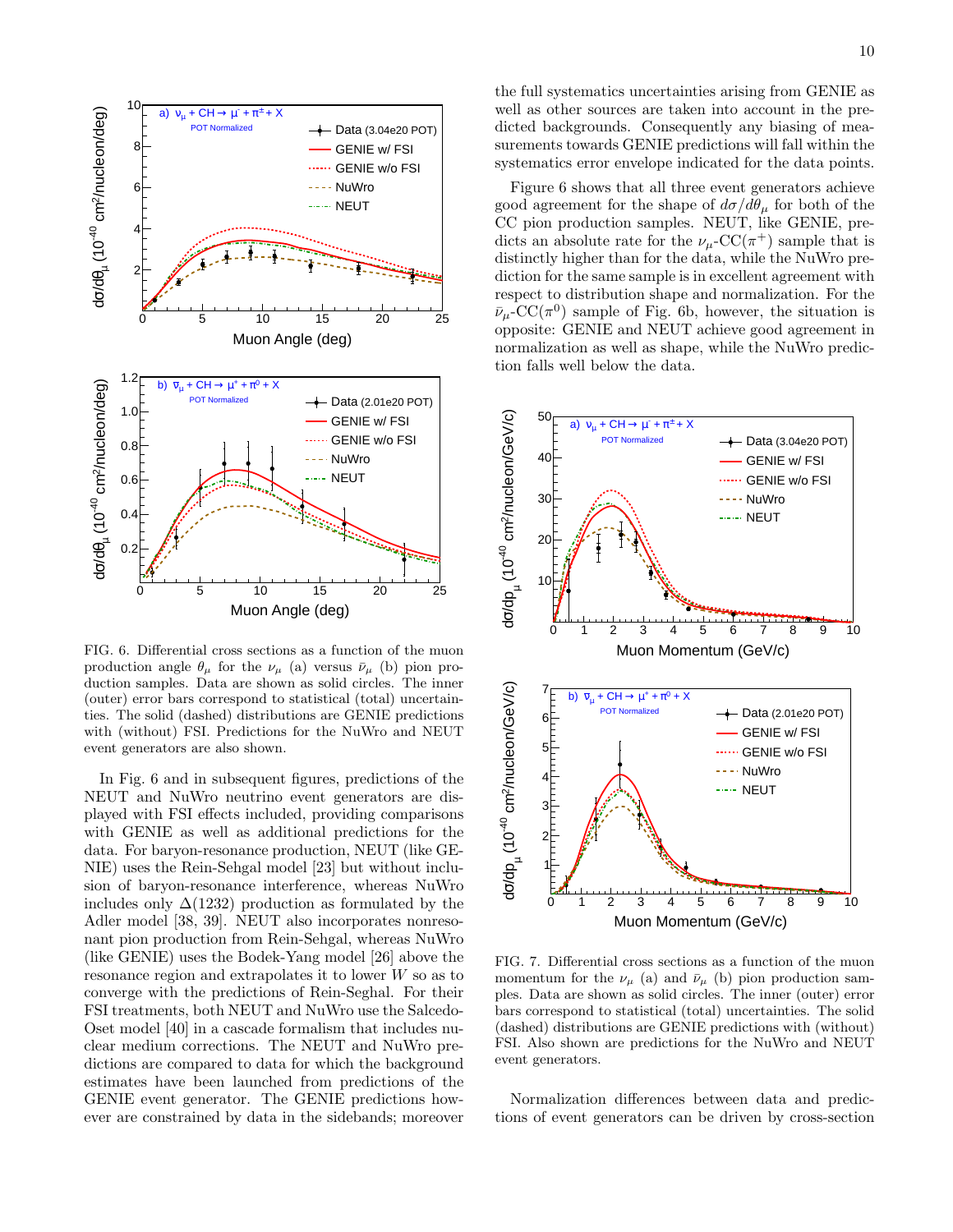uncertainties for  $\nu_{\mu}/\bar{\nu}_{\mu}$  -induced pion production in scattering on free nucleons, as well as by flux uncertainties. The data constraining these processes are sparse, and in the case of  $\nu_\mu + p \to \mu^- + \pi^+ + p$ , the two bubble chamber measurements using 0.5 to  $\sim$  3 GeV neutrinos reported cross sections that differed by  $\sim 30\%$  in absolute normalization [41, 42]. (A recent reanalysis obtains consistency between these two data sets [43] , however the generator predictions shown here have not been tuned to the results of this reanalysis.) For the channel  $\bar{\nu}_{\mu} + p \rightarrow \mu^{+} + \pi^{0} + n$ there is only one cross-section data point, obtained with antineutrino scattering on a heavy-liquid (freon  $CF_3Br$ ) bubble chamber fill [44].

#### B. Muon momentum

The differential cross sections as a function of the muon momentum  $p_{\mu}$  for the two samples are shown in Fig. 7. The distributions peak between 2.0 and 2.5 GeV and fall off rapidly as  $p_{\mu}$  increases from 3.0 to beyond 6.0 GeV. The same trends as observed in  $d\sigma/d\theta_\mu$  are apparent here in  $d\sigma/dp_{\mu}$ . The relatively large uncertainty for the lowest-momentum bin in Fig. 7a is an artifact of the muon acceptance in MINOS. Because muons with  $p_{\mu}$  < 1 GeV have low efficiency, the data selection requires  $E_{\nu} > 1.5$  GeV. Therefore, the first bin only receives event counts as the result of the unfolding procedure.

Figure 7 compares the observed  $d\sigma/dp_{\mu}$  distributions to predictions of the three event generators. Similar to the situation with  $d\sigma/d\theta_\mu$  in Fig. 6, the three generators achieve good agreement with respect to the shape of  $d\sigma/dp_{\mu}$  for both samples, but with variance in the predictions for absolute rates.

#### VII. COMPOSITION OF DATA SAMPLES

The event generators predict that several processes contribute to the event samples analyzed here. The GE-NIE prediction, for example, consists of quasielastic scattering, baryon resonance production, non-resonant pion production, DIS, and coherent pion production. For the pion production samples of this work, the topology selections and W restriction ensure that the contributions from quasielastic and DIS scattering are negligible. The samples are predicted to be dominated by single-pion final states arising from production and decay of the  $\Delta(1232)$  and higher mass resonances, together with pion-nucleon non-resonant production. Figures 8 and 9 show the reaction-category composition for  $d\sigma/d\theta_u$ and  $d\sigma/dp_{\mu}$  of the  $\nu_{\mu}$ -CC( $\pi^{+}$ ) and  $\bar{\nu}_{\mu}$ -CC( $\pi^{0}$ ) samples. Referring to the component histograms, the  $\nu_\mu$ -CC( $\pi^+$ ) sample (Figs. 8a and 9a) is estimated by GENIE to be comprised  $\approx 50\%$  of  $\Delta^{+,++}$  production, followed by nonresonant pion production, and production of higher mass  $N^*$  states. For the  $\bar{\nu}_{\mu}$ -CC( $\pi^0$ ) sample (Figs. 8b and 9b),

the  $\Delta^{0}$  is also prominent, however the higher-mass  $N^*$ contribution exceeds non-resonant pion production.

A recent paper [45] presents a new fit to the reanalyzed  $\nu_{\mu}$ -deuterium pion production data [43]. The best fit for GENIE 2.6.2 produces an increase in the resonant strength of about 15% and the non-resonant strength was decreased by about 50%. Those changes would produce better agreement between GENIE and the charged pion data shown in Figs. 8a and 9a.



FIG. 8. Differential cross sections  $d\sigma/d\theta_{\mu}$  as in Fig. 6 for the  $\nu_{\mu}$  (a) and  $\bar{\nu}_{\mu}$  (b) pion production samples, showing the decomposition of the GENIE predictions into component reaction processes. The three dominant processes (histograms, bottom to top) are  $\Delta(1232)$  production, higher-mass  $N^*$  production, and pion non-baryon-resonance production.

The  $\nu_\mu$ -CC( $\pi^+$ ) sample receives a small contribution from CC coherent single pion production. The GENIE prediction for this contribution is shown by the component at small  $\theta_{\mu}$  values in Fig. 8a (top, dark-shade histogram). Recall that in CC coherent pion production, the quantum (e.g. a pomeron) transferred to the struck nucleus carries no quantum numbers. The possible  $CC(\pi)$  coherent reactions are:

$$
\nu_{\mu}(\bar{\nu}_{\mu}) + \mathcal{A} \to \mu^{-}(\mu^{+}) + \pi^{+}(\pi^{-}) + \mathcal{A} . \tag{9}
$$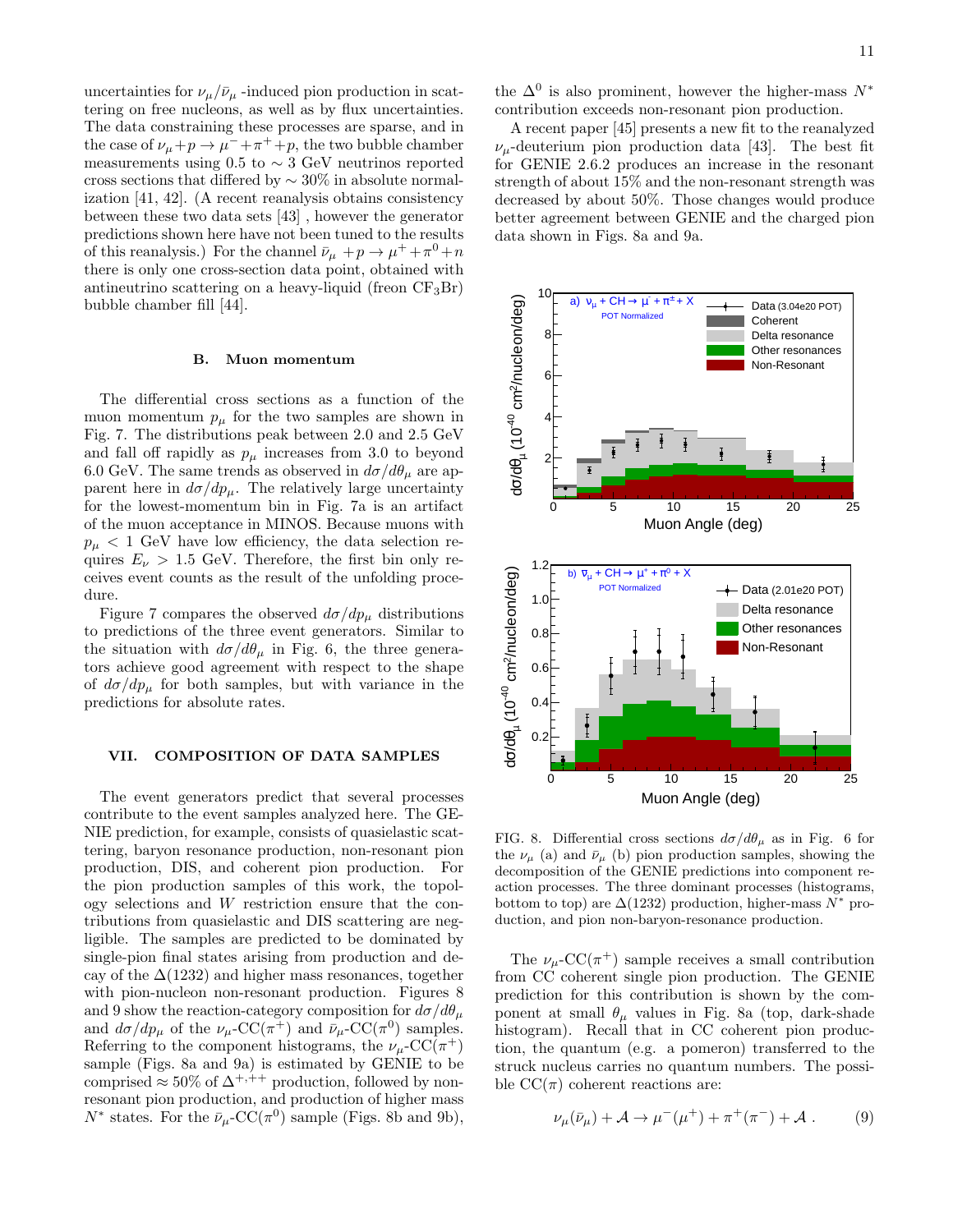For coherent scattering to occur, the muon-pion system must have zero electric charge (like the incident  $\nu/\bar{\nu}$ ). Thus coherent  $\mathrm{CC}(\pi)$  scattering is confined to the  $\nu_{\mu}$ - $CC(\pi^+)$  sample; production of single  $\pi^0$  mesons cannot occur via CC coherent  $\nu/\bar{\nu}$  scattering.

Figure 8a shows coherent  $\mathrm{CC}(\pi)$  scattering to be the only component process having a pronounced dependence on muon angle. The three dominant processes are spread fairly uniformly over the angular range, although the production of  $\Delta(1232)$  is predicted to gain prominence at very forward  $\theta_{\mu}$  values. On the other hand, Fig. 9a indicates that all of the component processes, including coherent  $CC(\pi^+)$  scattering, distribute broadly with respect to muon momentum.



FIG. 9. Differential cross sections  $d\sigma/dp_{\mu}$  as in Fig. 7 for the  $\nu_{\mu}$  (a) and  $\bar{\nu}_{\mu}$  (b) pion production samples, showing the decomposition of the GENIE predictions into component reaction processes. The component processes are seen to distribute fairly uniformly with respect to muon momentum.

#### VIII.  $CC(\pi)$  CROSS SECTIONS VERSUS  $E_{\nu}$

Figure 10 shows the cross sections as functions of neutrino (antineutrino) energy for the  $\nu_\mu$ -CC( $\pi^+$ ) sample (upper) and for the  $\bar{\nu}_{\mu}$ -CC( $\pi^{0}$ ) sample (lower plot). Wor-

thy of note is the difference in the ordinate ranges for the two plots. For the highest  $E_{\nu}$  bin measured in each sample ( $\langle E_{\nu} \rangle = 9.0 \text{ GeV}$ ), the cross section for  $\nu_{\mu}$ -CC( $\pi^{+}$ ) is more than twice as large as the  $\bar{\nu}_{\mu}$ -CC( $\pi^{0}$ ) cross section. Also clearly discernible is the difference in the cross section rise-with- $E_{\nu}$  for the two samples. The cross section for  $\nu_\mu$ -CC( $\pi^+$ ) sample (Fig. 10a) reaches its plateau at  $E_{\nu} \geq 3.0$  GeV. However, the cross section for  $\bar{\nu}_{\mu}$ -CC( $\pi^{0}$ ) (Fig. 10b), exhibits a gradual rise throughout the measured region  $1.5 \le E_{\nu} \le 10.0$  GeV.



FIG. 10. Cross sections as a function of the neutrino energy  $E_{\nu}$  for the  $\nu_{\mu}$  (a) and  $\bar{\nu}_{\mu}$  (b) pion production samples. Data are shown as solid circles. The inner (outer) error bars correspond to statistical (total) uncertainties. The solid (dashed) distributions show GENIE predictions with (without) FSI, the long-dashed distribution is the prediction from the NuWro generator, and the dot-dashed distribution is the prediction from NEUT generator.

The relative trends are a manifestation of the underlying vector minus axial-vector  $(V - A)$  structure of the hadronic currents of these semileptonic weak interactions. Within the structure functions of antineutrino CC scattering, the  $V - A$  interference terms have opposite sign compared to corresponding terms in the structure functions of neutrino CC scattering. The  $V - A$ terms interfere destructively in the hadronic currents of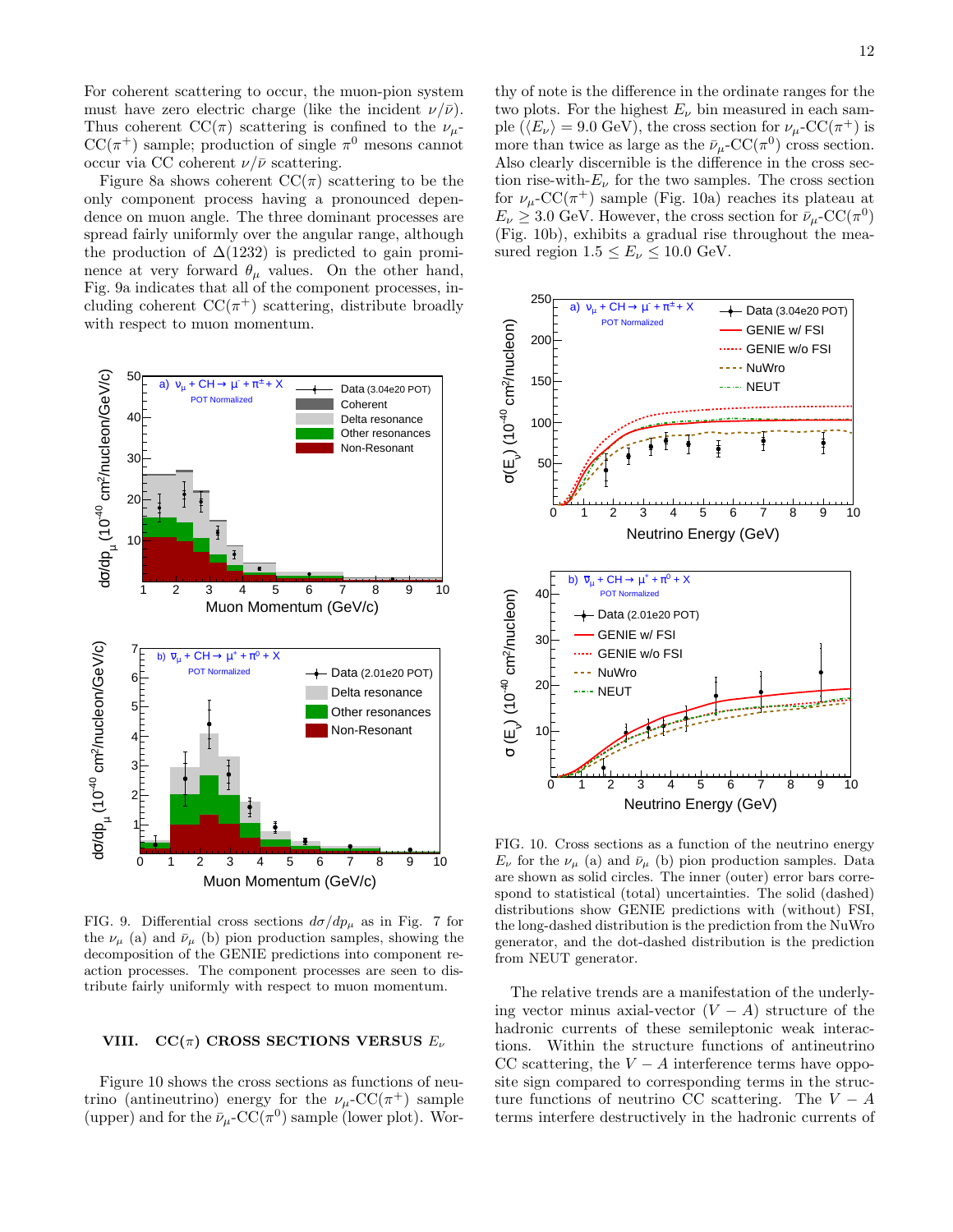$\bar{\nu}_{\mu}$ -CC scattering, whereas the interference is constructive in  $\nu_\mu$ -CC interactions. The interferences contribute significantly to the cross sections in the sub-GeV to few GeV range of  $E_{\nu}$  and they account for the different trends in evolution with  $E_{\nu}$  observed in Fig. 10a,b [23].

Figure 10 compares the measured cross sections to the predictions of GENIE, NEUT, and NuWro. The predictions for all of these generators exceed the measured  $\nu_\mu$ -CC( $\pi^+$ ) cross section, with GENIE and NEUT exhibiting a much larger disagreement (Fig. 10a). For the  $\bar{\nu}_{\mu}$ -CC( $\pi^{0}$ ) cross section (Fig. 10b), there is less variation among the generator predictions and much better agreement with the data.



FIG. 11. Component reaction processes in GENIE crosssection predictions for the  $\nu_\mu$ -CC( $\pi^+$ ) (a) and  $\bar{\nu}_\mu$ -CC( $\pi^0$ ) (b) samples. Stacked histograms (bottom to top) show the contributions from  $(i)$  pion non-resonance processes,  $(ii)$   $N^*$  states above the  $\Delta(1232)$ , and *(iii)*  $\Delta(1232)$  resonance production.

Figures 11a,b show the component reaction processes that are included in the GENIE predictions for cross sections of the  $\nu_\mu$ -CC( $\pi^+$ ) and  $\bar{\nu}_\mu$ -CC( $\pi^0$ ) samples, respectively. Notably absent are dramatic changes in the mixture of components with increasing  $E_{\nu}$ . Although the  $\Delta(1232)$  resonance is expected to dominate at low  $E_{\nu}$  in all models, its relative contribution would be expected

to decrease at higher  $E_{\nu}$  where more energy is available to excite the struck nucleon. The W cut at 1.8 GeV however mitigates such an effect. The pion non-resonant processes feature prominently in the GENIE predictions for both cross sections. The separation into resonant and non-resonant processes is model dependent and could be different in other models.

### IX.  $d\sigma/dQ^2$  OF CC( $\pi$ ) REACTIONS

The differential cross sections as a function of  $Q^2$  for the  $\nu_\mu$ -CC( $\pi^+$ ) and  $\bar{\nu}_\mu$ -CC( $\pi^0$ ) samples are shown in Fig. 12. Note the large difference in the ordinate scales for the two distributions in corresponding  $Q^2$  bins.



FIG. 12. Differential cross sections in four-momentum transfer squared  $Q^2$  for the  $\nu_\mu$ -CC( $\pi^+$ ) sample (a) and the  $\bar{\nu}_\mu$ - $CC(\pi^0)$  sample (b). Data are shown as solid circles. The solid (dashed) distributions are GENIE predictions with (without) FSI, shown together with predictions from the NuWro and NEUT event generators. Ordinate-scale difference reflects the larger cross section for the  $\nu_\mu$ -CC( $\pi^+$ ) sample.

For the generator predictions displayed in Fig. 12, NEUT and GENIE use a relativistic global Fermi gas model for nucleon momentum, while NuWro uses a local Fermi gas model. The three calculations have very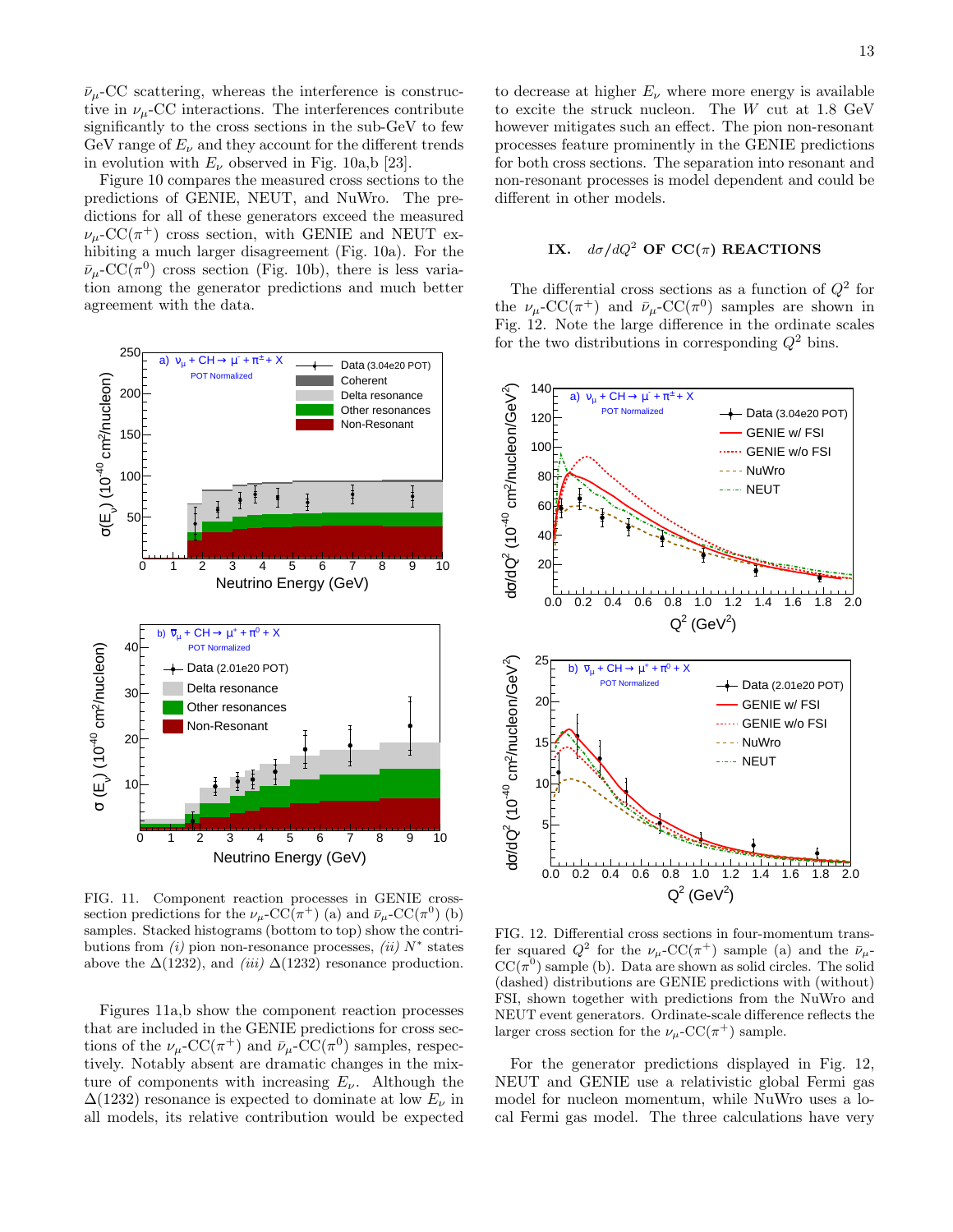similar shapes for  $Q^2 > 0.2 \text{ GeV}/c^2$ . At the lowest  $Q^2$ , it is possible that nucleon-nucleon correlations and Pauli blocking may contribute. These effects have been studied theoretically and experimentally in quasielastic neutrino scattering [46, 47].



FIG. 13. GENIE reaction processes for the  $d\sigma/dQ^2$  data distributions for the  $\nu_\mu$ -CC( $\pi^+$ ) (a) and  $\bar{\nu}_\mu$ -CC( $\pi^0$ ) (b) samples. The coherent scattering contribution to  $\nu_\mu$ -CC( $\pi^+$ ) is localized at very low  $Q^2$ .

Other effects can modify the cross section in  $Q^2$  bins below  $0.20 \text{ GeV}^2$ . Recall that coherent scattering can contribute to  $\nu_\mu$ -CC( $\pi^+$ ) but not to  $\bar{\nu}_\mu$ -CC( $\pi^0$ ). By its nature, coherent scattering involves a very small fourmomentum transfer to the target nucleus and so its contribution is confined to very low  $Q^2$ . Different models are commonly used; while NEUT and GENIE use different implementations of the Rein-Sehgal [31] model, NuWro uses the Berger-Sehgal [48] model. NEUT predicts a distinctly larger rate for coherent reaction (9) than does GENIE. Consequently the NEUT prediction (Fig. 12a) peaks near  $Q^2 \simeq 0.0 \text{ GeV}^2$ , while GENIE and NuWro do not predict such an effect. In fact, GENIE and NuWro predict a mild turnover in  $d\sigma/dQ^2$  as  $Q^2$  approaches zero GeV, in agreement with the turnover exhibited by the data. MINERvA has published total cross section data for coherent pion production [30] using the

same initial data samples as the analyses presented here. The NEUT prediction for the total coherent cross section is much larger than those data, while the GENIE prediction roughly agrees with the measured cross section in both shape and absolute rate.

Figure 13 shows the GENIE predictions for the sample compositions compared to the  $d\sigma/dQ^2$  data points. The three main reaction categories are predicted to distribute broadly over the range  $0.0 \leq Q^2 \leq 2.0 \text{ GeV}^2$ . The coherent scattering contribution to the  $\nu_\mu$ -CC( $\pi^+$ ) sample is predicted to be mostly confined to  $Q^2 < 0.4 \,\text{GeV}^2$ . At high  $Q^2$ , the non-resonant processes in GENIE have a larger contribution to the data than the baryon resonance processes. In Figs. 13a,b the GENIE predictions exhibit the same trends as observed in Figs. 8, 9, and 11, namely good agreement with the  $\bar{\nu}_{\mu}$ -CC( $\pi^0$ ) data and an absolute normalization that is high relative to the  $\nu_{\mu}$ - $CC(\pi^+)$  data.



FIG. 14. Breakout of pion FSI processes within GENIE crosssection predictions for the two analysis samples. Stacked histograms (top to bottom) show contributions from  $\pi^-$  (for the charged pion sample), multiple-pion production with absorption, charge exchange (for the  $\pi^0$  sample), inelastic scattering, elastic scattering, and no interaction. The full simulation, shown area-normalized to the data, reproduces the shape of data  $d\sigma/dQ^2$  without ascribing  $Q^2$ -dependence to pion FSI.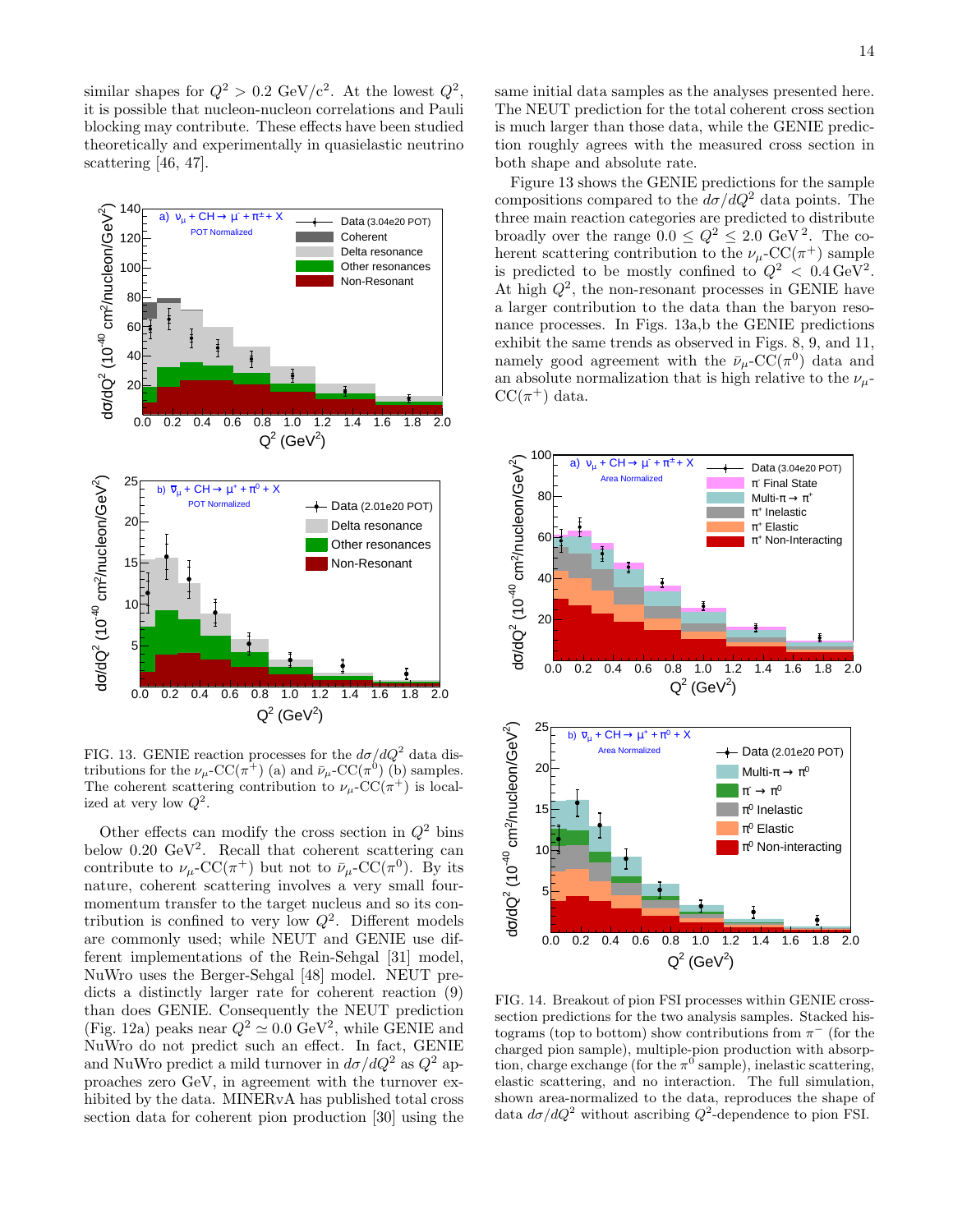Figure 14 shows a decomposition of the GENIE predictions according to pion FSI processes. Here, the simulation has been area-normalized to the data to better examine whether shape effects are present that could be related to FSI. The information displayed is complementary to that shown in Fig. 13. While Fig. 13 gives the GE-NIE subdivision by the primary process, Fig. 14 shows the subdivision by what happens after the primary process. For the pion kinematic variables [5, 6], the FSI processes are important in determining the shape of the distributions. However, for variables that are largely determined by form-factor dependence and the nuclear model (such as  $Q^2$ ), pion FSI processes are expected to have a relatively mild affect. Referring to Fig. 12, the GENIEbased predictions that omit or include FSI (dotted versus solid curves), indicate that FSI processes reduce the differential cross section for  $\nu_\mu$ -CC( $\pi^+$ ) and elevate the differential cross section for  $\bar{\nu}_{\mu}$ -CC( $\pi^{0}$ ). The same trends are predicted by GENIE of the muon kinematic distributions of Figs. 6 and 7, and for the cross sections as functions of neutrino energy in Fig. 10.

The data for  $\bar{\nu}_{\mu}$ -CC( $\pi^{0}$ ) in Figs. 12b, 13b, and 14b (where coherent pion production cannot contribute) suggest a stronger turnover near  $Q^2 \simeq 0.0$  than is predicted by the generators. This could be due to longrange nucleon-nucleon correlations, usually treated via the Random Phase Approximation (RPA) [46, 47], or to Pauli blocking. Pauli blocking should be applied for nonresonant pion production. Pion production through an intermediate  $\Delta(1232)$  resonance should be subject to Pauli blocking, as  $\Delta(1232)$  decay deposits a nucleon into the residual nucleus. The net effect is suppression of reactions at very low  $Q^2$ , similar to the suppression observed with neutrino quasielastic scattering. The Pauli blocking effect has been calculated for  $\mu^{\pm} \Delta(1232)$  channels produced in carbon-like nuclei in Ref. [49]; the suppression is confined to  $Q^2 < 0.2$  GeV<sup>2</sup> and to  $W < 1.4$  GeV. The generator models shown here do not include any of these effects for pion production.

#### X. CONCLUSIONS

Differential cross sections in muon kinematic variables  $\theta_{\mu}$  and  $p_{\mu}$  are reported and compared for pion production processes  $\nu_\mu$ -CC( $\pi^+$ ) and  $\bar{\nu}_\mu$ -CC( $\pi^0$ ) obtained by exposing hydrocarbon to  $\nu_{\mu}$  and  $\bar{\nu}_{\mu}$  beams having similar flux profiles. Measurements of muon production angle and momentum are used to extract cross sections as functions of  $E_{\nu}$  and of  $Q^2$  for the pion production processes. Events with total hadronic mass  $W < 1.8$ GeV are selected to emphasize the baryon resonance region. Together with the previous publications based on the same data sample [5, 6], these measurements provide a broad picture of pion production for neutrino energies 1.5 – 10 GeV wherein charged-current scattering from single nucleons is convolved with nuclear structure and pion FSI effects. Data summary Tables for the measurements

of this work that may facilitate phenomenological investigations, are available in the Supplement [37].

The ensemble of differential cross sections are compared to simulations based upon the GENIE, NEUT, and NuWro event generators. For differential cross sections measured with the  $\nu_\mu$ -CC( $\pi^+$ ) sample, the absolute event rates predicted by GENIE and NEUT are observed to exceed the measurements of this work by amounts that are typically between 1-to-2 $\sigma$  of the data. GENIE and NEUT predictions give much better agreement for the  $\bar{\nu}_{\mu}$ -CC( $\pi^{0}$ ) comparisons. On the other hand, the NuWro generator obtains agreement with the distributions for the  $\nu_\mu$ -CC( $\pi^+$ ) sample, but predicts event rates that are generally low by up to  $1.5\sigma$  relative to the data for  $\bar{\nu}_{\mu}$ - $CC(\pi^0)$ . The differences in generator predictions arise from differences in the cross section for pion production on free nucleons [45], and from the treatment of FSI, which has significant uncertainties. In contrast to the assorted discrepancies for absolute rates, all three generators obtain respectable shape agreement with the full suite of differential cross sections.

The suite of differential cross sections for the two samples is examined in light of the reaction category composition used by the GENIE generator. The likely role of coherent  $CC(\pi^+)$  scattering in the  $\nu_\mu$ -CC( $\pi^+$ ) sample is thereby illustrated. Comparisons of the three generators with  $d\sigma/dQ^2$  for this sample indicates that the rate of coherent  $\text{CC}(\pi^+)$  is set too high in NEUT. The  $d\sigma/dQ^2$  distribution of  $\nu_\mu$ -CC( $\pi^+$ ) has sensitivity to nuclear structure. Neither Pauli blocking nor nucleon-nucleon correlations are included in the default options of the GE-NIE, NuWro, or NEUT versions used here. Despite the simplicity of the nuclear models employed by these generators, the shapes of the  $Q^2$  distributions predicted by GENIE and NuWro agree with the data.

In summary, the measurements and event sample comparisons of this work shed light on CC pion production by neutrinos and antineutrinos. A correct description of these data requires accurate models for this multifaceted problem. Separate understanding of the three aspects (pion production from the bound nucleon, nuclear structure, and pion FSI) are important for interpreting events recorded by the neutrino oscillation experiments at long baselines. Fortunately, the complete data set allows for some separation of processes. The measurements illuminate shortfalls in current generators with respect to absolute rate predictions for coherent, resonant, and non-resonant CC production of pions. These results can guide the development of improved neutrino-interaction models that are important to the international effort to obtain precision measurements of neutrino oscillations using  $\nu_{\mu}$  and  $\bar{\nu}_{\mu}$  beams.

#### ACKNOWLEDGMENTS

This work was supported by the Fermi National Accelerator Laboratory under US Department of Energy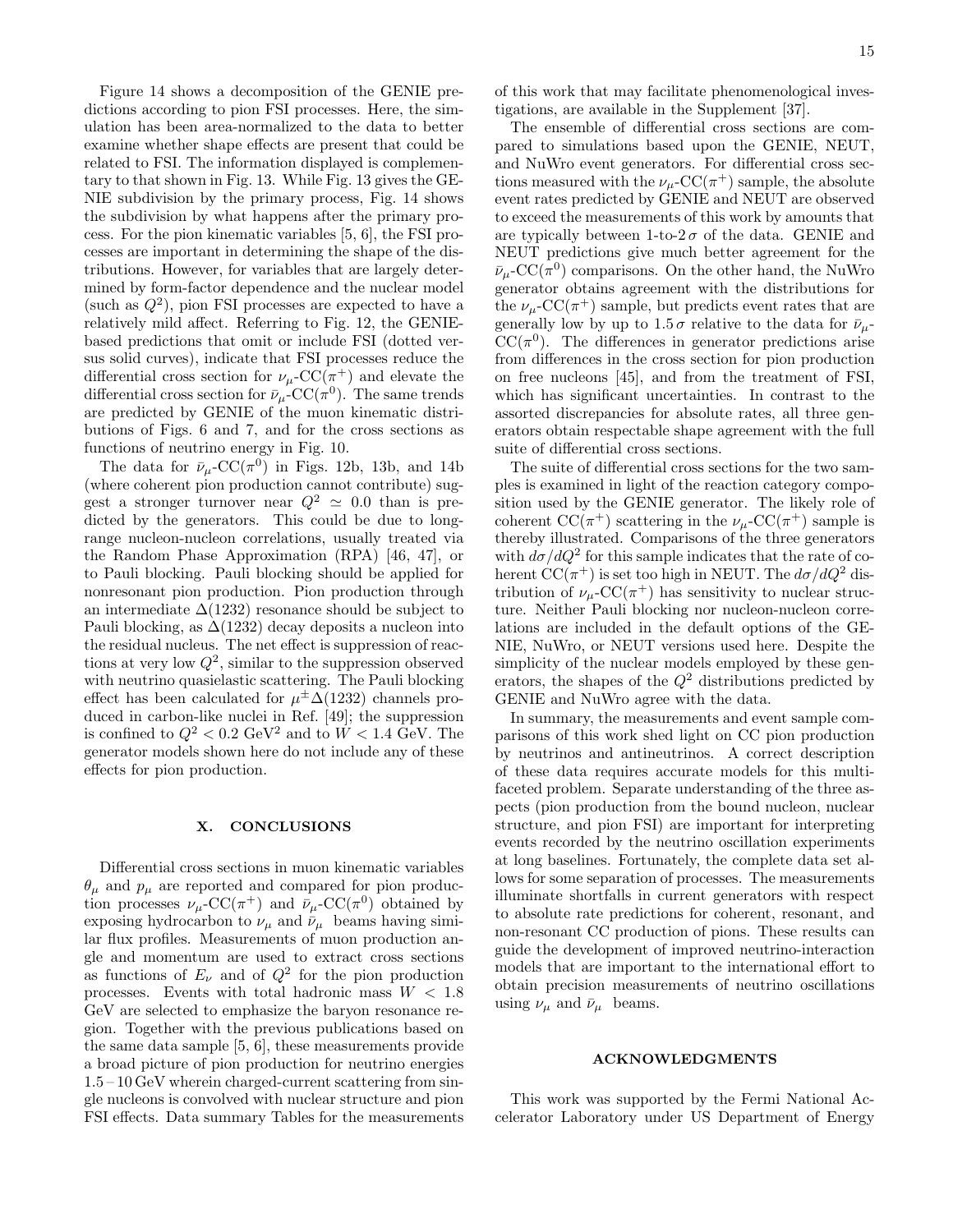contract No. DE-AC02-07CH11359 which included the MINERvA construction project. Construction support was also granted by the United States National Science Foundation under Award PHY-0619727 and by the University of Rochester. Support for participating scientists was provided by NSF and DOE (USA), by CAPES and CNPq (Brazil), by CoNaCyT (Mexico), by CONICYT (Chile), by CONCYTEC, DGI-PUCP and IDI/IGI-UNI (Peru), and by Latin American Center for Physics (CLAF). We thank the MINOS Collaboration for use of its near detector data. We acknowledge the dedicated work of the Fermilab staff responsible for the operation and maintenance of the beamline and detector, and we thank the Fermilab Computing Division for support of data processing.

#### APPENDIX: PION KINEMATIC DISTRIBUTIONS



FIG. 15. Differential cross sections for pion kinetic energy,  $d\sigma/dT_{\pi}$ , for the  $\nu_{\mu}$ -CC( $\pi^{+}$ ) (a) and  $\bar{\nu}_{\mu}$ -CC( $\pi^{0}$ ) (b) samples. The data (solid circles) are compared to GENIE predictions neglecting versus including pion FSI (dashed vs solid-line histograms). Improved descriptions for shapes of the pion spectra are obtained with FSI effects included in the simulations.

Distributions for  $\mu^{\pm}$  and related kinematic variables are featured by the main text. This Appendix presents distributions describing pion production kinematics for the two analysis samples. These figures represent updates to similar plots presented in the previous papers [5, 6], reflecting the improvements in the neutrino and antineutrino flux estimates noted in Sec. II A.



FIG. 16. Differential cross sections for the pion production angle with respect to the beam direction,  $d\sigma/d\theta_\pi$ , for the  $\nu_\mu$ -CC( $\pi^+$ ) (a) and  $\bar{\nu}_\mu$ -CC( $\pi^0$ ) (b) samples. As in Fig. 15, the data is compared to GENIE predictions without and with pion FSI effects included; marked improvement with the data is observed when pion FSI is taken into account (solid-line distributions).

Figure 15 shows the flux-averaged pion kinetic energy for the charged pions of the  $\nu_\mu$ -CC( $\pi^+$ ) sample (Fig. 15a), and for the  $\pi^0$  of the  $\bar{\nu}_{\mu}$ -CC( $\pi^0$ ) sample (Fig. 15b). The kinetic energy ranges of  $\pi^+$  and  $\pi^0$  are different because the maximum  $\pi$ <sup>+</sup> energy is closely related to the detector depth. Figure 16 shows the polarangle distributions for the produced  $\pi^{\pm}$  and for the  $\pi^{0}$ of these samples. The data points depict the same signal obtained with the same procedures reported in the main text, including the restriction on the invariant hadronic mass,  $W$  < 1.8 GeV. For the  $\bar{\nu}_{\mu}$ -CC( $\pi^{0}$ ) sample, the updated  $\pi^0$  distributions are shown for the same energy